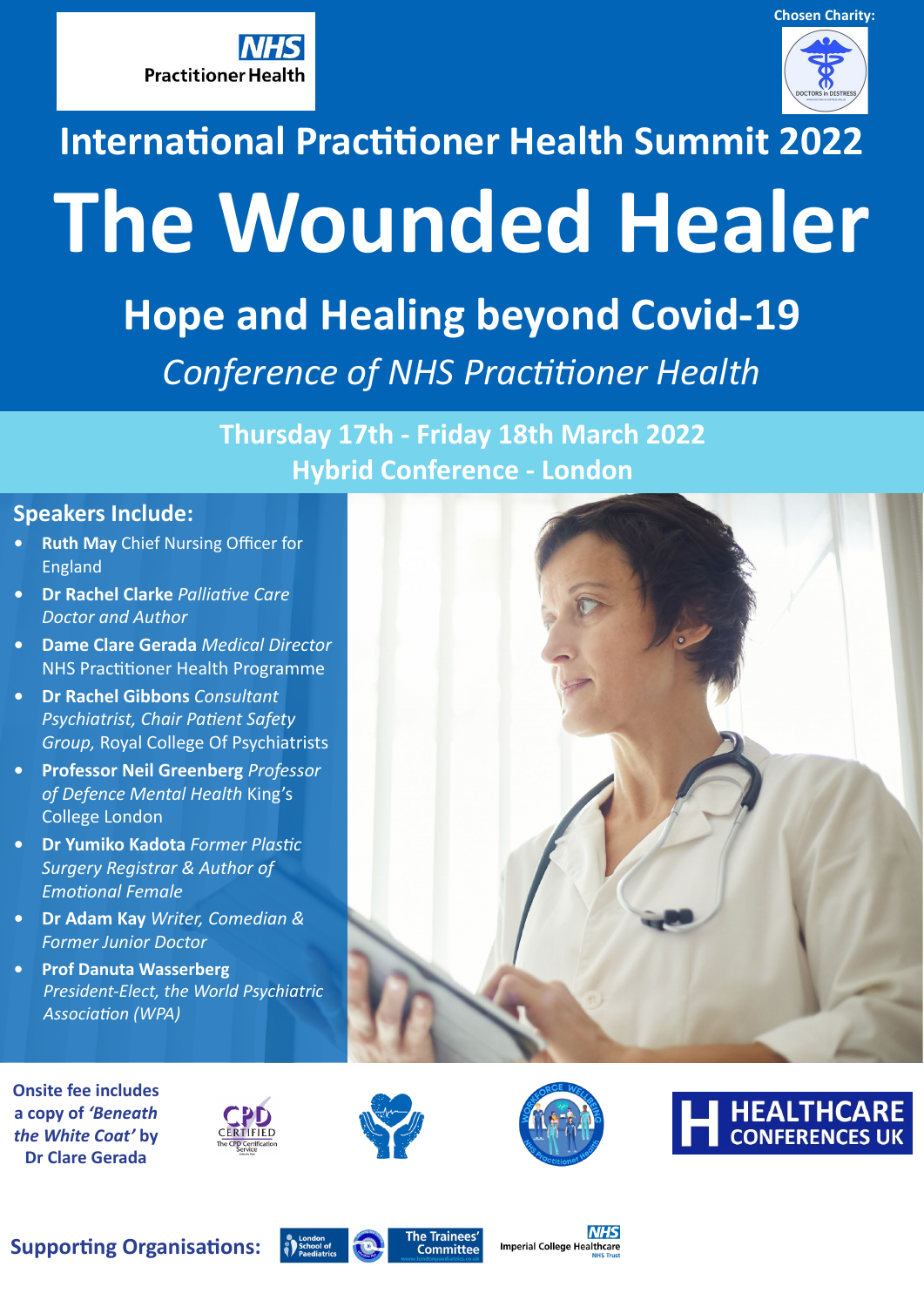**International Practitioner Health Summit 2022**

# **The Wounded Healer Hope and Healing beyond Covid-19** *Conference of NHS Practitioner Health*

**Thursday 17th - Friday 18th March 2022 Hybrid Conference - London**

The NHS Practitioner Health Programme in association with Healthcare Conferences UK are pleased to announce the International Practitioner Health Summit 2022, which will focus on Hope and Healing beyond Covid-19.

Open to all healthcare professionals, this hybrid CPD certified conference will welcome delegates from across the world attending face to face and remotely. Again, as with the 1st award winning conference our speaker line up is exceptional. The medical authors, Rachel Clarke, Adam Kay, and Yumiko Kadota will be talking about their Covid experiences. England's Chief Nursing Officer will also share her experiences and those of her profession who have worked so hard on our behalf during the pandemic. Breakout sessions for all delegates will cover topics including: International treatment models and responses, the epidemiology of distress, mental health outcomes for distressed doctors, and happy workplaces for trainees. For those who attend face to face you will be able to access an extended choice of wonderful workshops and plenty of spaces to come together.

### *"The conference will help heal the wounds of the last two extraordinary years and help us understand what we have collectively been through and prepare us for the future. Hope is in the air." Dame Clare Gerada, Medical Director, NHS Practitioner Health Programme*

### *This conference will enable you to:*

- Network with colleagues who are working to improve the care of mentally ill health professionals
- Learn from outstanding practice in care of staff with mental illness
- Reflect on national developments and learning
- Improve the way you think of your own health and well being
- Develop your skills in techniques to stay well
- Understand how you can improve your mental well being
- Identify key strategies for keeping out of regulatory issues
- Ensure you are up to date with the latest research in physician health
- Self assess and reflect on your own practice
- Gain CPD accreditation points contributing to professional development and revalidation evidence

Don't miss this important opportunity to reflect on how you can look after your own mental health and wellbeing, and support your staff and colleagues; celebrating successes and learning from failures.

**HEALTHCARE**<br>CONFERENCES UK

**NHS**<br>Practitioner Health

### **Onsite delegates will receive a free copy of 'Beneath the White Coat' by Dr Clare Gerada**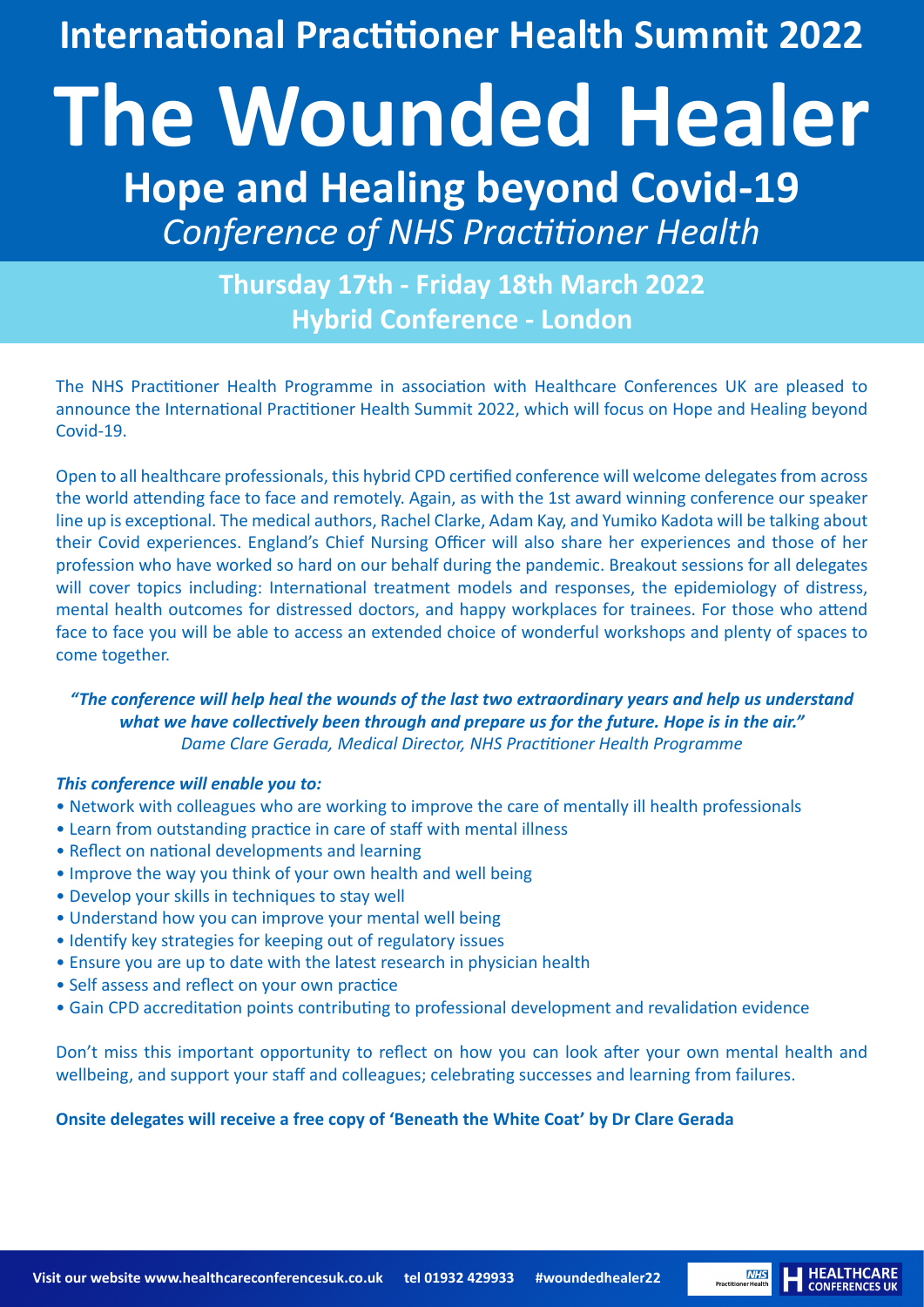# **Day 1 Onsite Programme Looking back: Covid-19 and the health of health professionals**

| 09.30                       |                                                                                                                                                               | <b>Introduction &amp; Welcome</b><br>Dame Clare Gerada Medical Director, NHS Practitioner Health Programme                       |                                    |                                          |                                                                                                                                                                                                                  |                                         |
|-----------------------------|---------------------------------------------------------------------------------------------------------------------------------------------------------------|----------------------------------------------------------------------------------------------------------------------------------|------------------------------------|------------------------------------------|------------------------------------------------------------------------------------------------------------------------------------------------------------------------------------------------------------------|-----------------------------------------|
| 09.40                       |                                                                                                                                                               | <b>Morning Session Chair's Introduction</b>                                                                                      |                                    |                                          |                                                                                                                                                                                                                  |                                         |
|                             | Anna Mary Soubry Trustee Doctors In Distress, Former MP, Govt Minister, Criminal barrister, TV presenter & reporter                                           |                                                                                                                                  |                                    |                                          |                                                                                                                                                                                                                  |                                         |
| 09.45                       | <b>Government Update</b>                                                                                                                                      |                                                                                                                                  |                                    |                                          |                                                                                                                                                                                                                  |                                         |
| Senior public health figure |                                                                                                                                                               |                                                                                                                                  |                                    |                                          |                                                                                                                                                                                                                  |                                         |
|                             |                                                                                                                                                               |                                                                                                                                  |                                    |                                          |                                                                                                                                                                                                                  |                                         |
|                             |                                                                                                                                                               |                                                                                                                                  |                                    |                                          |                                                                                                                                                                                                                  |                                         |
| 10.05                       | <b>Dr Rachel Clarke</b>                                                                                                                                       | <b>Speaking Pandemic Truth to Power</b>                                                                                          |                                    |                                          | • the human need to give voice to what we witness - and, crucially, for this                                                                                                                                     |                                         |
|                             |                                                                                                                                                               | Palliative Care Doctor and Author                                                                                                |                                    | to be heard                              | • the cost to healthcare practitioners of their lived experiences of pandemic                                                                                                                                    |                                         |
|                             |                                                                                                                                                               |                                                                                                                                  |                                    |                                          | medicine being minimised, dismissed, or ignored<br>• the therapeutic benefits of sharing our own stories with others, to help                                                                                    |                                         |
|                             |                                                                                                                                                               |                                                                                                                                  |                                    |                                          | us come to terms with the burdens and trauma of caring for patients in                                                                                                                                           |                                         |
|                             |                                                                                                                                                               |                                                                                                                                  |                                    | pandemic conditions                      |                                                                                                                                                                                                                  |                                         |
| 16.10                       | <b>Ruth May</b>                                                                                                                                               | <b>Nurse Government Update</b>                                                                                                   |                                    |                                          |                                                                                                                                                                                                                  |                                         |
|                             |                                                                                                                                                               | Chief Nursing Officer for England                                                                                                |                                    |                                          |                                                                                                                                                                                                                  |                                         |
|                             |                                                                                                                                                               |                                                                                                                                  |                                    |                                          |                                                                                                                                                                                                                  |                                         |
| 10.45                       |                                                                                                                                                               | Panel Session: What could we do differently in future?                                                                           |                                    |                                          |                                                                                                                                                                                                                  |                                         |
| <i>11.00</i><br>11.10       |                                                                                                                                                               | Questions and Answers<br>Tea and Coffee Break and Exhbibition                                                                    |                                    |                                          |                                                                                                                                                                                                                  |                                         |
| 11.30                       |                                                                                                                                                               | <b>Choice of breakout sessions and workshops</b>                                                                                 |                                    |                                          |                                                                                                                                                                                                                  |                                         |
|                             | <b>Stream A</b><br><b>International</b>                                                                                                                       | <b>Stream B</b>                                                                                                                  | <b>Stream C</b>                    | <b>Stream D</b>                          | <b>Stream E</b>                                                                                                                                                                                                  | <b>Workshop</b><br><b>Learning from</b> |
|                             | treatment models &<br>responses                                                                                                                               | <b>Experience and</b><br>healing post Covid-19                                                                                   | <b>Epidemiology of</b><br>distress | <b>Addiction</b>                         | <b>Reflective practice</b>                                                                                                                                                                                       | doctors with Long<br><b>Covid</b>       |
| 13.00                       |                                                                                                                                                               | Lunch Break and Exhbition                                                                                                        |                                    |                                          |                                                                                                                                                                                                                  |                                         |
| 14.00                       |                                                                                                                                                               | <b>Choice of breakout sessions and workshops</b>                                                                                 |                                    |                                          |                                                                                                                                                                                                                  |                                         |
|                             | <b>Stream A</b>                                                                                                                                               | <b>Stream B</b>                                                                                                                  | <b>Stream C</b>                    |                                          | <b>Stream E</b>                                                                                                                                                                                                  | <b>Example 1</b> Workshop               |
|                             | <b>Epidemiology of</b>                                                                                                                                        | <b>Experience and</b>                                                                                                            | Innovative treatment               | <b>Stream D</b><br><b>Neurodiversity</b> | <b>Impact of Covid-19 on Supporting through</b>                                                                                                                                                                  |                                         |
|                             | distress                                                                                                                                                      | healing post Covid-19 models & responses                                                                                         |                                    |                                          | care workers                                                                                                                                                                                                     | video                                   |
| 15.30                       |                                                                                                                                                               | Tea and Coffee Break and Exhbibition                                                                                             |                                    |                                          |                                                                                                                                                                                                                  |                                         |
| 16.00                       |                                                                                                                                                               | Chair's Introduction - Closing Session theme: Distress in healers and coping with distress                                       |                                    |                                          |                                                                                                                                                                                                                  |                                         |
|                             |                                                                                                                                                               | <b>Dr Cat Chatfield</b> Head of Education and Co-Lead for Wellbeing, The BMJ                                                     |                                    |                                          |                                                                                                                                                                                                                  |                                         |
| 16.05                       | My fatal mistake: Guilt, blame and the role of the clinician in the death of a patient by suicide                                                             |                                                                                                                                  |                                    |                                          |                                                                                                                                                                                                                  |                                         |
|                             | <b>Dr Rachel Gibbons</b><br>Consultant Psychiatrist, Chair, Patient Safety Group Royal College of                                                             |                                                                                                                                  |                                    |                                          |                                                                                                                                                                                                                  |                                         |
|                             | Psychiatrists, Psychoanalyst, Group Analyst                                                                                                                   |                                                                                                                                  |                                    |                                          |                                                                                                                                                                                                                  |                                         |
| 16.25                       | Suicide in medical doctors and suicide preventive strategies                                                                                                  |                                                                                                                                  |                                    |                                          |                                                                                                                                                                                                                  |                                         |
|                             |                                                                                                                                                               | <b>Prof Danuta Wasserberg</b><br>Professor of Psychiatry and Suicidology; Head and Founder,                                      |                                    |                                          |                                                                                                                                                                                                                  |                                         |
|                             | National Centre for Suicide Research and Prevention of Mental III-Health                                                                                      |                                                                                                                                  |                                    |                                          |                                                                                                                                                                                                                  |                                         |
|                             | (NASP) Karolinska Institute, Stockholm, Sweden<br>Director, WHO Collaborating Centre for Research, Methods Development<br>and Training in Suicide Prevention; |                                                                                                                                  |                                    |                                          |                                                                                                                                                                                                                  |                                         |
|                             |                                                                                                                                                               | and President-Elect, The World Psychiatric Association (WPA)                                                                     |                                    |                                          |                                                                                                                                                                                                                  |                                         |
| 16.45                       |                                                                                                                                                               | <b>Panel Session, Questions and Answers</b>                                                                                      |                                    |                                          |                                                                                                                                                                                                                  |                                         |
| 17.00                       |                                                                                                                                                               | <b>Experiential Learning and Drinks Reception</b>                                                                                |                                    |                                          |                                                                                                                                                                                                                  |                                         |
| 17.10                       |                                                                                                                                                               | <b>Small joys and connectivity</b>                                                                                               |                                    |                                          |                                                                                                                                                                                                                  |                                         |
|                             | Dr Anna Dias                                                                                                                                                  |                                                                                                                                  |                                    |                                          | • how to notice the small things that bring you joy as an individual.                                                                                                                                            |                                         |
|                             | maximum of 20 people                                                                                                                                          | GP trainer and Family Therapist, Churchview Surgery, Plymouth<br>Optional workshop, please pre book as it can only accommodate a |                                    | share ideas with you and each other      | • how to share those joys with your colleagues and encourage them to<br>. by doing this sharing begin to see how the connections between people<br>grow and encourage these by building the team to nurture them |                                         |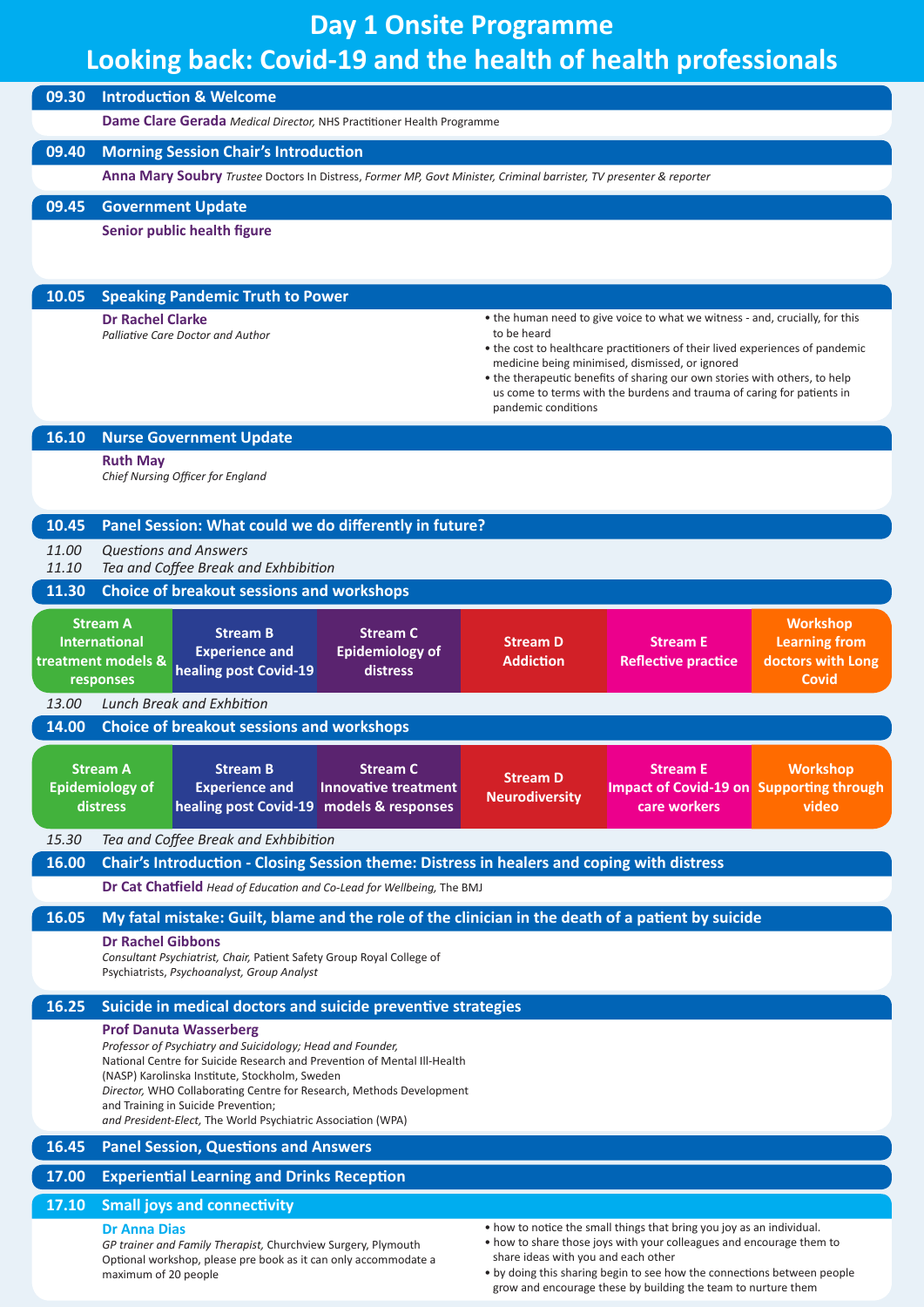# **Day 2 Onsite Programme Looking forward: Hope and Resilience after Covid-19**

| 08.00 |                                                                                                                     | <b>Optional Pre Conference Experiential Learning, Resources Showcase</b><br>For more information of the sessions see page 10                                                                                                                          |                                                                                                                                                                                      |                                                            |                                                                                                                                                                                                                                                                                                                                                                                                                                                                    |                                                                              |
|-------|---------------------------------------------------------------------------------------------------------------------|-------------------------------------------------------------------------------------------------------------------------------------------------------------------------------------------------------------------------------------------------------|--------------------------------------------------------------------------------------------------------------------------------------------------------------------------------------|------------------------------------------------------------|--------------------------------------------------------------------------------------------------------------------------------------------------------------------------------------------------------------------------------------------------------------------------------------------------------------------------------------------------------------------------------------------------------------------------------------------------------------------|------------------------------------------------------------------------------|
|       |                                                                                                                     |                                                                                                                                                                                                                                                       |                                                                                                                                                                                      |                                                            |                                                                                                                                                                                                                                                                                                                                                                                                                                                                    |                                                                              |
| 09.30 |                                                                                                                     | Welcome and Chair's Introduction: Hope and change for the mental health of health workers                                                                                                                                                             |                                                                                                                                                                                      |                                                            |                                                                                                                                                                                                                                                                                                                                                                                                                                                                    |                                                                              |
|       | Anna Mary Soubry Trustee Doctors In Distress, Former MP, Govt Minister, Criminal barrister, TV presenter & reporter |                                                                                                                                                                                                                                                       |                                                                                                                                                                                      |                                                            |                                                                                                                                                                                                                                                                                                                                                                                                                                                                    |                                                                              |
| 09.40 |                                                                                                                     | <b>Rebuilding after burnout &amp; depression</b>                                                                                                                                                                                                      |                                                                                                                                                                                      |                                                            |                                                                                                                                                                                                                                                                                                                                                                                                                                                                    |                                                                              |
|       | Dr Yumiko Kadota<br>Former Plastic Surgery Registrar & Author of Emotional Female                                   |                                                                                                                                                                                                                                                       | • workplace contributors to burnout including systemic racism and sexism<br>• burnout and depression: overlap but different entities<br>• medical and non-medical methods of healing |                                                            |                                                                                                                                                                                                                                                                                                                                                                                                                                                                    |                                                                              |
| 10.00 |                                                                                                                     | The mental health of healthcare staff during the Covid-19 pandemic and beyond                                                                                                                                                                         |                                                                                                                                                                                      |                                                            |                                                                                                                                                                                                                                                                                                                                                                                                                                                                    |                                                                              |
|       | King's College London                                                                                               | <b>Professor Neil Greenberg</b><br>Professor of Defence Mental Health                                                                                                                                                                                 |                                                                                                                                                                                      | Covid-19 pandemic<br>staff in the future                   | • what was the mental health of NHS staff working during the<br>. what impact did potentially moral injurious events have on staff wellbeing<br>• what support mechanisms are associated with better mental health<br>• what might be the lessons for supporting the mental health of healthcare                                                                                                                                                                   |                                                                              |
| 10.20 |                                                                                                                     | <b>Practitioner Health - healing the healers</b>                                                                                                                                                                                                      |                                                                                                                                                                                      |                                                            |                                                                                                                                                                                                                                                                                                                                                                                                                                                                    |                                                                              |
|       | <b>Lucy Warner</b><br>Chief Executive                                                                               | NHS Practitioner Health Programme                                                                                                                                                                                                                     |                                                                                                                                                                                      | • priorities for the future                                | • experiences of more than a decade delivering practitioner health<br>• how a national service can act as a barometer for workforce mental wellbeing                                                                                                                                                                                                                                                                                                               |                                                                              |
| 10.45 |                                                                                                                     | <b>Panel Session and Questions</b>                                                                                                                                                                                                                    |                                                                                                                                                                                      |                                                            |                                                                                                                                                                                                                                                                                                                                                                                                                                                                    |                                                                              |
| 11.00 |                                                                                                                     | Tea and Coffee Break and Exhbibition                                                                                                                                                                                                                  |                                                                                                                                                                                      |                                                            |                                                                                                                                                                                                                                                                                                                                                                                                                                                                    |                                                                              |
| 11.30 |                                                                                                                     | <b>Choice of breakout sessions and workshops</b>                                                                                                                                                                                                      |                                                                                                                                                                                      |                                                            |                                                                                                                                                                                                                                                                                                                                                                                                                                                                    |                                                                              |
|       | <b>Stream A</b><br><b>Mental health</b><br>outcomes for<br>distressed doctors                                       | <b>Stream B</b><br><b>Techniques for</b><br>keeping well                                                                                                                                                                                              | <b>Stream C</b><br><b>Team dynamics and</b><br>team support                                                                                                                          | <b>Stream D</b><br><b>Supporting medical</b><br>students   | <b>Stream E</b><br>Hope<br>resilience & happy<br>workplaces                                                                                                                                                                                                                                                                                                                                                                                                        | <b>Workshop</b><br><b>Supporting trainees</b><br>with examination<br>anxiety |
| 13.00 |                                                                                                                     | Lunch Break and Exhbition                                                                                                                                                                                                                             |                                                                                                                                                                                      |                                                            |                                                                                                                                                                                                                                                                                                                                                                                                                                                                    |                                                                              |
| 14.00 |                                                                                                                     | <b>Choice of breakout sessions and workshops</b>                                                                                                                                                                                                      |                                                                                                                                                                                      |                                                            |                                                                                                                                                                                                                                                                                                                                                                                                                                                                    |                                                                              |
|       | <b>Stream A</b><br><b>Happy workplaces</b><br>for trainees                                                          | <b>Stream B</b><br><b>Organisational health</b>                                                                                                                                                                                                       | <b>Stream C</b><br><b>Wellbeing at work</b>                                                                                                                                          | <b>Stream D</b><br><b>Nightmare on</b><br>complaint street | <b>Stream E</b><br><b>Reflective practice</b>                                                                                                                                                                                                                                                                                                                                                                                                                      | <b>Workshop</b><br><b>Mindfulness</b>                                        |
| 15.30 |                                                                                                                     | Tea and Coffee Break and Exhbibition                                                                                                                                                                                                                  |                                                                                                                                                                                      |                                                            |                                                                                                                                                                                                                                                                                                                                                                                                                                                                    |                                                                              |
| 16.00 |                                                                                                                     | <b>Chair's Introduction: Consensus Statement</b><br><b>Dame Clare Gerada</b> Medical Director, NHS Practitioner Health Programme                                                                                                                      |                                                                                                                                                                                      |                                                            |                                                                                                                                                                                                                                                                                                                                                                                                                                                                    |                                                                              |
| 16.10 |                                                                                                                     | Heroes need help too: Post-Covid lessons for Medical Education                                                                                                                                                                                        |                                                                                                                                                                                      |                                                            |                                                                                                                                                                                                                                                                                                                                                                                                                                                                    |                                                                              |
|       |                                                                                                                     | <b>Professor Subodh Dave</b><br>Dean, Royal College of Psychiatrists; Consultant Psychiatrist and Deputy<br>Director of Undergraduate Medical Education, Derbyshire Healthcare<br>Foundation Trust; and Professor of Psychiatry, University of Bolton |                                                                                                                                                                                      | medical practice                                           | • stress, burnout and mental illness are a common occupational hazard in<br>• while occupational safety standards are routine in most industries,<br>medical education has largely ignored this in formal training and assessment<br>• apart from resilience training, medical curricula need to focus on improving<br>systems literacy, assertiveness training and better understanding of the role<br>of primary prevention in maintaining health and well-being |                                                                              |
| 16.30 |                                                                                                                     | This is Going to Hurt                                                                                                                                                                                                                                 |                                                                                                                                                                                      |                                                            |                                                                                                                                                                                                                                                                                                                                                                                                                                                                    |                                                                              |

**Dr Adam Kay Writer**

*Comedian & Former Junior Doctor*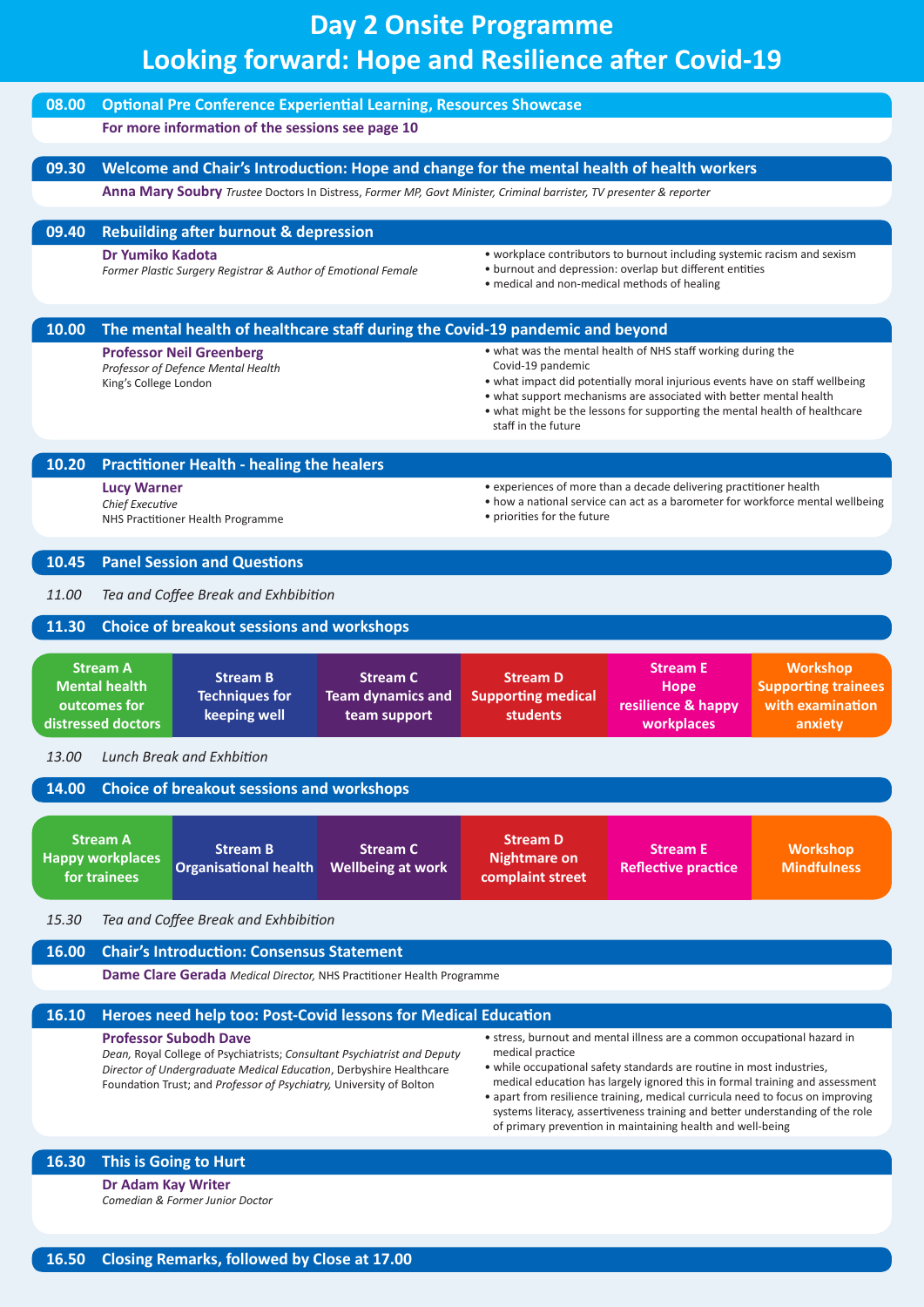# <span id="page-4-0"></span>**Day 1 - 11.30 - 13.00 Stream A International treatment models & responses**

### **Chair to be announced**

| 11.30 | Transforming Health for Health Professionals Wales; from "just doctors" to supporting the entire<br><b>NHS Wales workforce</b> |                                                                                                                                                                                                                                                                                                                                                                                                                                         |
|-------|--------------------------------------------------------------------------------------------------------------------------------|-----------------------------------------------------------------------------------------------------------------------------------------------------------------------------------------------------------------------------------------------------------------------------------------------------------------------------------------------------------------------------------------------------------------------------------------|
|       | <b>Dr Thomas Kitchen</b><br><b>Deputy Director HHP Wales</b><br>Health for Health Professionals (HHP) Wales                    |                                                                                                                                                                                                                                                                                                                                                                                                                                         |
| 11.50 | <b>Foundation portfolio of services</b>                                                                                        | Monitoring the effects on mental health of doctors in Spain along the pandemics to improve the Galatea                                                                                                                                                                                                                                                                                                                                  |
|       | <b>Anna Mitjans</b><br>Project Manager<br>Galatea Foundation and Barcelona Medical Council                                     | • monitoring the effects on mental health of healthcare professionals along<br>the pandemics: second questionnaire September 2021<br>• new questions about vaccination, team working, PTS, new Covid-19 strains<br>• results of the second questionnaire will be used to offer better treatments<br>and support (individual and collective), as well as to advise policy makers to<br>fulfil doctors' needs in the pandemic environment |
| 12.10 | Caring programmes for healthcare professionals across Europe: similarities and differences                                     |                                                                                                                                                                                                                                                                                                                                                                                                                                         |
|       | <b>Dr Gustavo Koltinchsky</b>                                                                                                  |                                                                                                                                                                                                                                                                                                                                                                                                                                         |
|       | Secretary, the Barcelona Medical Council<br>and, Coordinator, PAIMM (Catalan Caring Programme for Physicians)                  |                                                                                                                                                                                                                                                                                                                                                                                                                                         |

*12.30 Questions and Discussion*

# **Day 1 - 14.00 - 15.30 Stream A Epidemiology of distress**

### **Chair to be announced**

### **14.00 Psychiatrists harnessing lived experiences**

**Simona Karbouniaris** *Researcher and Lecturer, Utrecht University of Applied Sciences Amsterdam Medical Centre*  **and Antoinet Oostindiër** *Psychiatrist and Director,* AerreA

- <span id="page-4-1"></span>• mental health professionals with lived experiences coming out
- MH professionals trained to harness experiential knowledge
- examples (how to): peer consultation, training, culture/climate change

### **14.20 An Integrative Review of Factors Affecting the UK Junior Doctor Workforce Retention Crisis**

### **Dr Florence Lock**

*Public Health Registrar*

South West Public Health Training Programme and University of Exeter

- background information on junior doctor retention issues and research to date
- overview of methods for integrative review and strengths and limitations of research
- summary of findings and recommendations for solutions based on findings

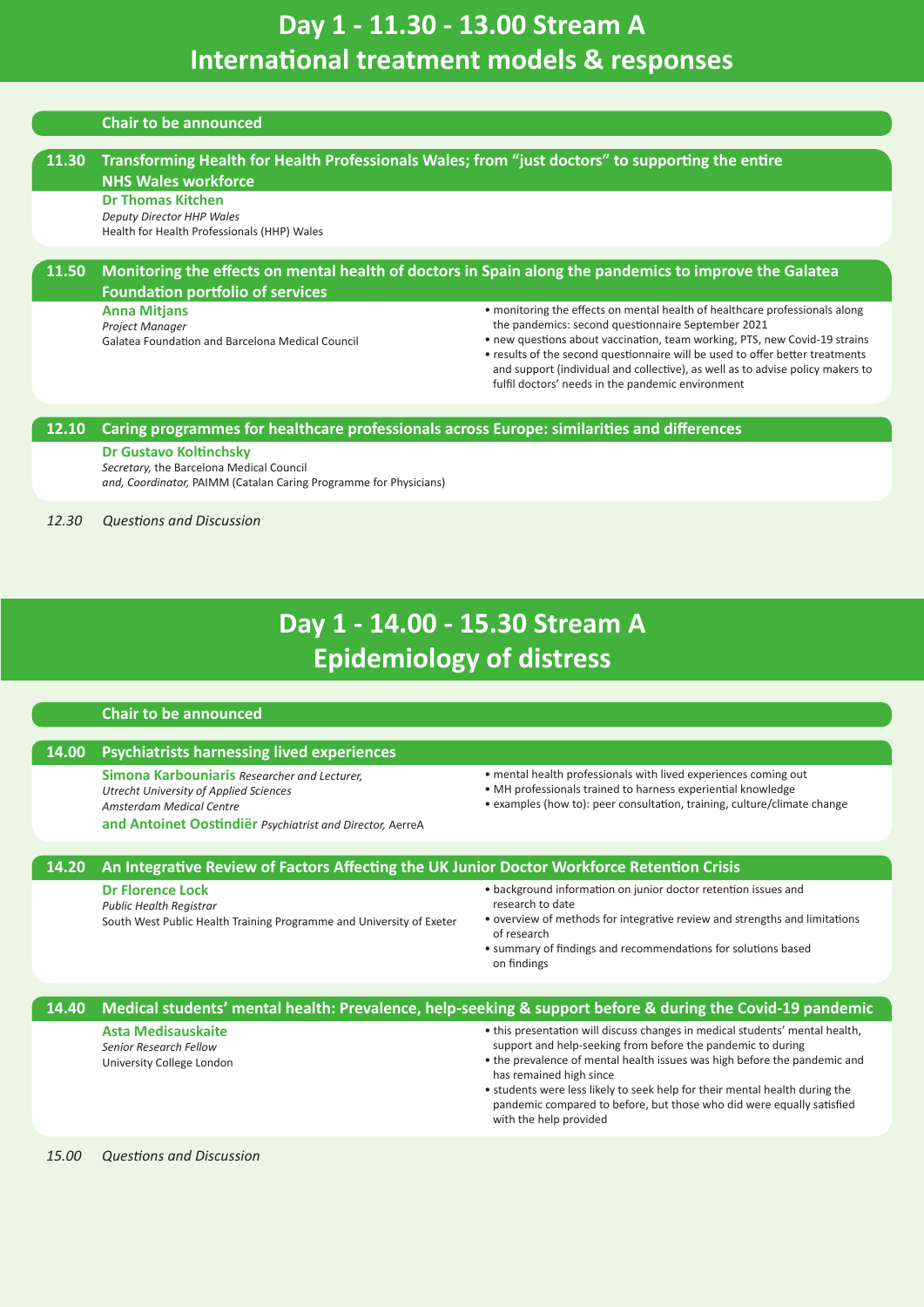### **Chair to be announced**

#### **11.30 Junior doctors' challenges and coping strategies for working during the Covid-19 pandemic: A qualitative study Ruth Riley** *Lecturer, Applied Health Research* University of Birmingham • junior doctors working during the Covid-19 pandemic described various challenges, including exposure to death and suffering, uncertainty and feeling unsupported in the new ways of working • coping strategies were both personal (expressing emotion, seeking support) and organisational (flexibility, practical support) • positive factors arising from the pandemic included new ways of working, particularly consistent teams, the feeling of additional camaraderie & support

### **11.50 "Oxygen Masks on Ourselves First" at the Doctors' Mess**

**Dr Rebecca Viney** *Chair/Trustee* "Caring for Carers" Charity

### **12.10 Why has the mental health of doctors declined within the Covid-19 pandemic? An exploration using a social contract approach focusing on the relationship between doctors and themselves**

#### **Parisha Blaggan**

*Intercalated Student,* Imperial College London *Medical Student,* University of Birmingham

- <span id="page-5-0"></span>• the expectation for doctors to compromise their physical health has been well explored, using the concept of a social contract of medicine, whilst mental well-being has not
- the relationship between doctors and themselves needs to be considered when evaluating their vulnerability to mental ill health. The use of medical humanities is advantageous to explore this
- <span id="page-5-1"></span>• sense of duty, identity and stigma within medicine are contributing factors to the decline of clinicians' mental health in the Covid-19 pandemic

*12.30 Questions and Discussion*

# **Day 1 - 14.00 - 15.30 Stream B Epidemiology of distress**

### **Chair to be announced**

### **14.00 Caring for Doctors during a pandemic – how are we doing (to include our work to improve Civility in communication)**

**Dr Anna Baverstock**

*Lead for Senior Doctor Wellbeing & Paediatrician* Somerset NHS Foundation Trust

- structure of senior doctor support across our acute, community and mental health trust
- summarise our data capture looking at autonomy, belonging and competence (based on GMC report)
- increase awareness of impact of incivility and how to improve working culture and communication by challenging incivility

### **14.20 How can general practice learn from the Covid-19 pandemic? A qualitative study and proposed conceptual model for health system resilience**

#### **Alice Russell** *Medical Student*

University of Birmingham

- summary of qualitative findings from interviews with nurses' and health care assistants' working in general practice during the Covid-19 pandemic
- description of our proposed conceptual model for health system resilience • discussion of use of model to reimagine general practice post-pandemic, to better support staff

### **14.40 Time to Heal: moral injury and moral repair in healthcare staff Alison O'Connor**

*Psychotherapist and Senior Lecturer* University of South Wales

- sharing methodology of a 3-day retreat for health professionals impacted by moral injury, based on findings from Winston Churchill Travel Fellowships • reporting initial findings and qualitative feedback from participants
- recommendations for further research and practice in the use of "alternative" approaches to address spiritual healing and moral repair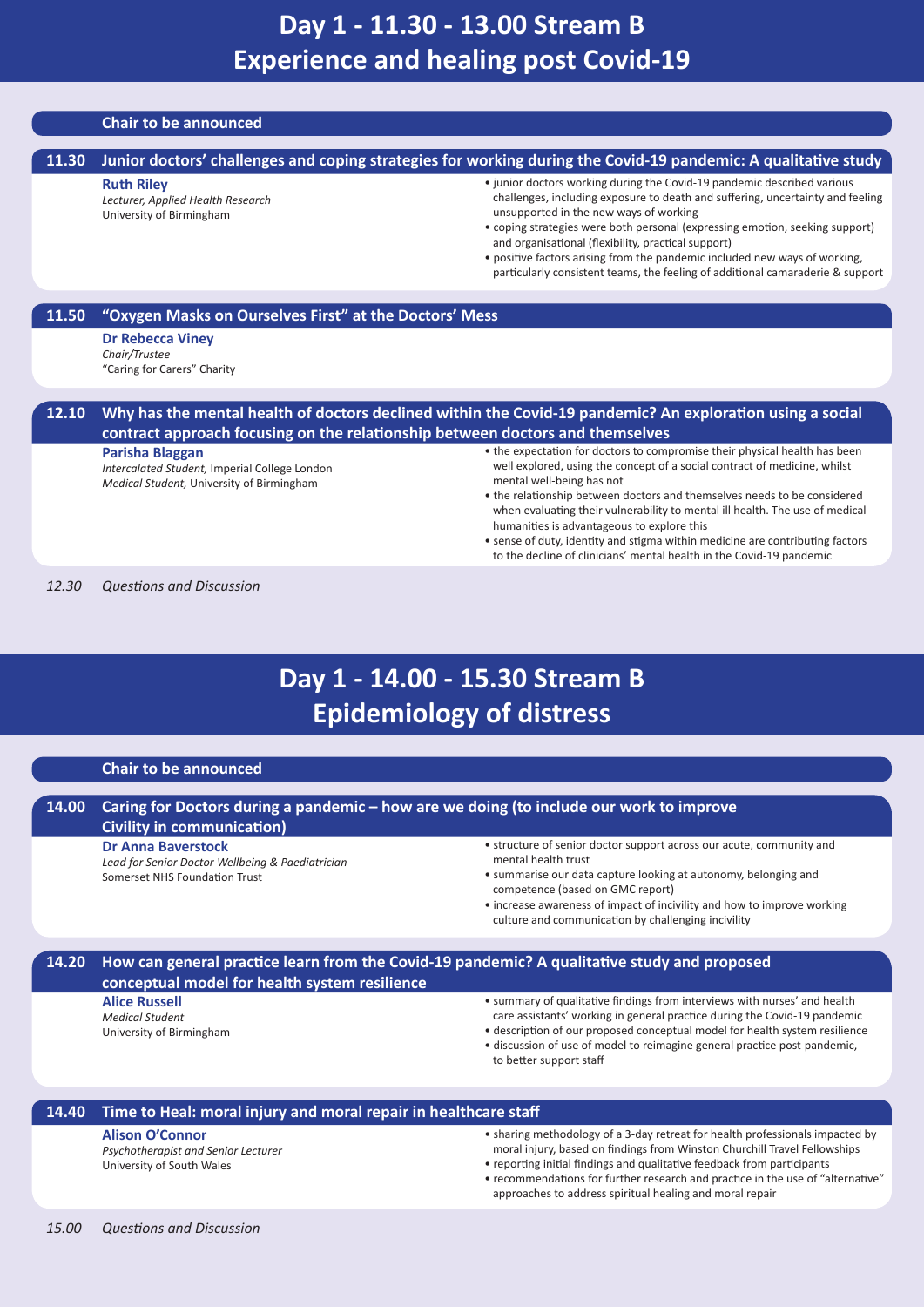# <span id="page-6-0"></span>**Day 1 - 11.30 - 13.00 Stream C The epidemiology of distress**

### **Chair**

**Dr Alka Patel** *Founder*, Lifestyle First and *Lifestyle Medicine Physician, Coach, GP*

### **11.30 A 'staff-centred' approach to service redesign in the face of a Pandemic**

### **Dr Samuel Ghani**

*Consultant in Emergency Medicine* Whipps Cross University Hospital, Barts Health NHS Trust

### **11.50 Moral distress in safeguarding staff**

#### **Fiona Finlay**

*Consultant Community Paediatrician* BSW (BaNES, Swindon and Wiltshire) CCG

- defining moral distress and moral injury
- literature review and survey of moral distress in safeguarding staff
- proposals to reduce the impact of moral distress

### **12.10 Supporting the mental health and wellbeing of staff during the pandemic and beyond**

### **Fiona Blair**

*Head of Service (CONTACT)* Imperial College Healthcare NHS Trust

- an in-house counselling service providing creative and effective responses to support staff during the time course of the pandemic
- a proactive and flexible approach enabled us reach and provide meaningful support to large numbers and diverse range of staff and groups with differing needs at different times
- <span id="page-6-1"></span>• developing and providing specific approaches, such as Emotional Wellbeing Groups and Psychological Support Sessions – we were effective in identifying staff at greatest need

*12.30 Questions and Discussion*

# **Day 1 - 14.00 - 15.30 Stream C Innovative Treatment Models and Responses**

### **Chair to be announced**

### **14.00 The Coronacoaster – a staff Covid Recovery Programme using Interactive Self-help Videos**

### **Dr Carey Viala**

*Consultant Clinical Psychologist* South Tees NHS Foundation Trust

### **14.20 The 3P Programme: an EMDR based intervention for staff recovery from Covid-19**

### **Dr Amie Smith**

*Clinical Psychologist* South Tees NHS Trust

- introduction to the 3P (Pause, Process, Prevent) Programme
- how 3P has been implemented in an acute NHS Trust
- outcomes and the effectiveness of 3P

### **14.40 "Very warm, supportive, and full of energy, even over Zoom" Rapid virtualisation of the GP-S coaching nation**

### **Dr Sarah Hamlyn**

*Salaried GP and Internal Clinical Lead for GP-S*

**Dr Catherine Cowley**

*GP Partner and External Clinical Lead and Training Lead for GP-S* GP-S Support Limited

- present our findings and statistics from access to our Rapid Access and Coaching service over the pandemic and share feedback from clients
- present findings of our survey and focus groups.
- discuss future developments in the roll out of virtual mentoring/coaching and training to primary health care professional

*15.00 Questions and Discussion*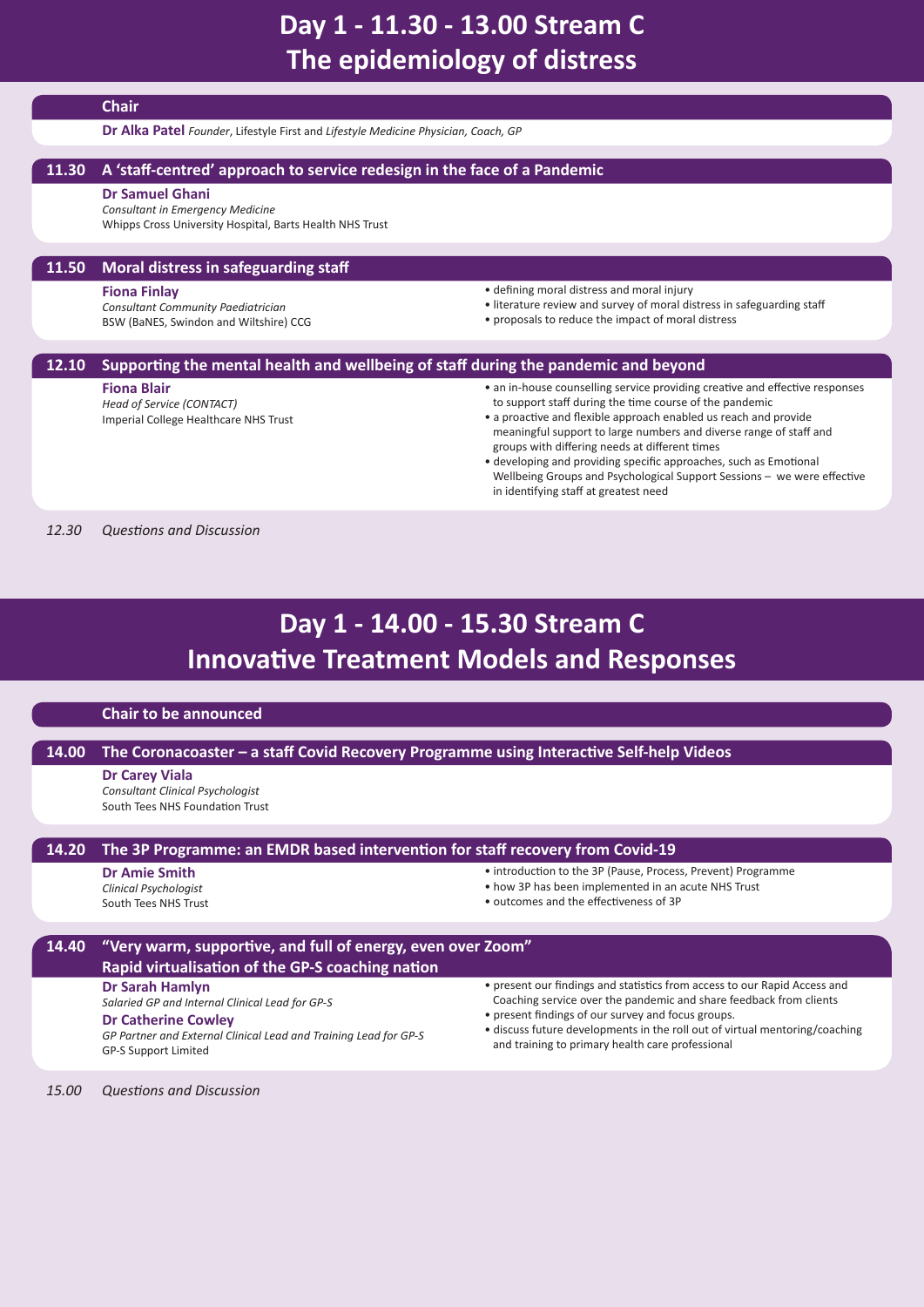# <span id="page-7-0"></span>**Day 1 - 11.30 - 13.00 Stream D Addiction**

### **Chair to be announced**

### **11.30 Addiction in Medicine; are we ready for the next epidemic?**

### **Dr Margaret O'Rourke**

*Director of SAFEMED, School of Medicine* University College Cork

### **11.50 Comparing midwives' problematic substance both before and 1-year following the first Covid-19 lockdown in the United Kingdom**

### **Sally Pezaro**

*Research Associate, Lecturer,* Coventry University; *Panellist,* the Nursing and Midwifery Council (NMC); *and Fellow,* the Royal College of Midwives (RCM)

- summary of the comparison of data collected on midwives' problematic substance use (PSU) before and after the Covid-19 lockdowns in the UK
- summary of the rates and experiences of 623 midwives in relation to their problematic use of a range of substances
- explore midwives' help seeking behaviours, perceptions of impairment, associated health risks, leaving intentions and level of work engagement in the context of PSU

### **11.50 The Dentists' Health Support trust (DHST) (January 2008-December 2019): Review of a telephone support service for dentists**

#### **Dr Jane Marshall**

*Consultant Psychiatrist in the Addictions,* South London and Maudsley NHS Foundation Trust; Consultant Psychiatrist NHS Practitioner Health and *Clinic Advisor*, the Dentists Health Support Trust

- dentists will use a self-referral telephone service to seek help for mental health and addiction problems
- this peer support model, offered by the Dental Health Support Trust, provides early intervention and excellent outcomes
- <span id="page-7-1"></span>• the service is cost effective and promotes patient safety

### *12.30 Questions and Discussion*

# **Day 1 - 14.00 - 15.30 Stream D Neurodiversity**

### **Chair to be announced**

### **14.00 Autistic Doctors: masking is exhausting but stigma can prevent disclosure**

### **Mary Doherty**

*Consultant Anaesthetist* Our Lady's Hospital, Navan, Ireland

| 14.20 | Relaying of Learning in Autism and Intellectual Disability Services (RELAIDS):<br>Learning from the pandemic through harnessing innovation and sustaining support                                                                   |                                                                                                                                                                                                                      |  |
|-------|-------------------------------------------------------------------------------------------------------------------------------------------------------------------------------------------------------------------------------------|----------------------------------------------------------------------------------------------------------------------------------------------------------------------------------------------------------------------|--|
|       | <b>Alastair Barrowcliff</b><br>Consultant Clinical Psychologist, Mersey Care NHS Foundation Trust<br><b>And Liz Price-Jones</b><br><b>Consultant Clinical Psychologist</b><br>Greater Manchester Mental Health NHS Foundation Trust | • learning from the pandemic and sustaining positive learning<br>• sharing learning from experiences in Learning Disability and Autism Services<br>• service adaptation, development and growth maximising potential |  |

### **14.40 What it is like to be diagnosed with ADHD at 40 and a Psychiatrist**

**Laura Gray** *Psychiatrist*

*15.00 Questions and Discussion*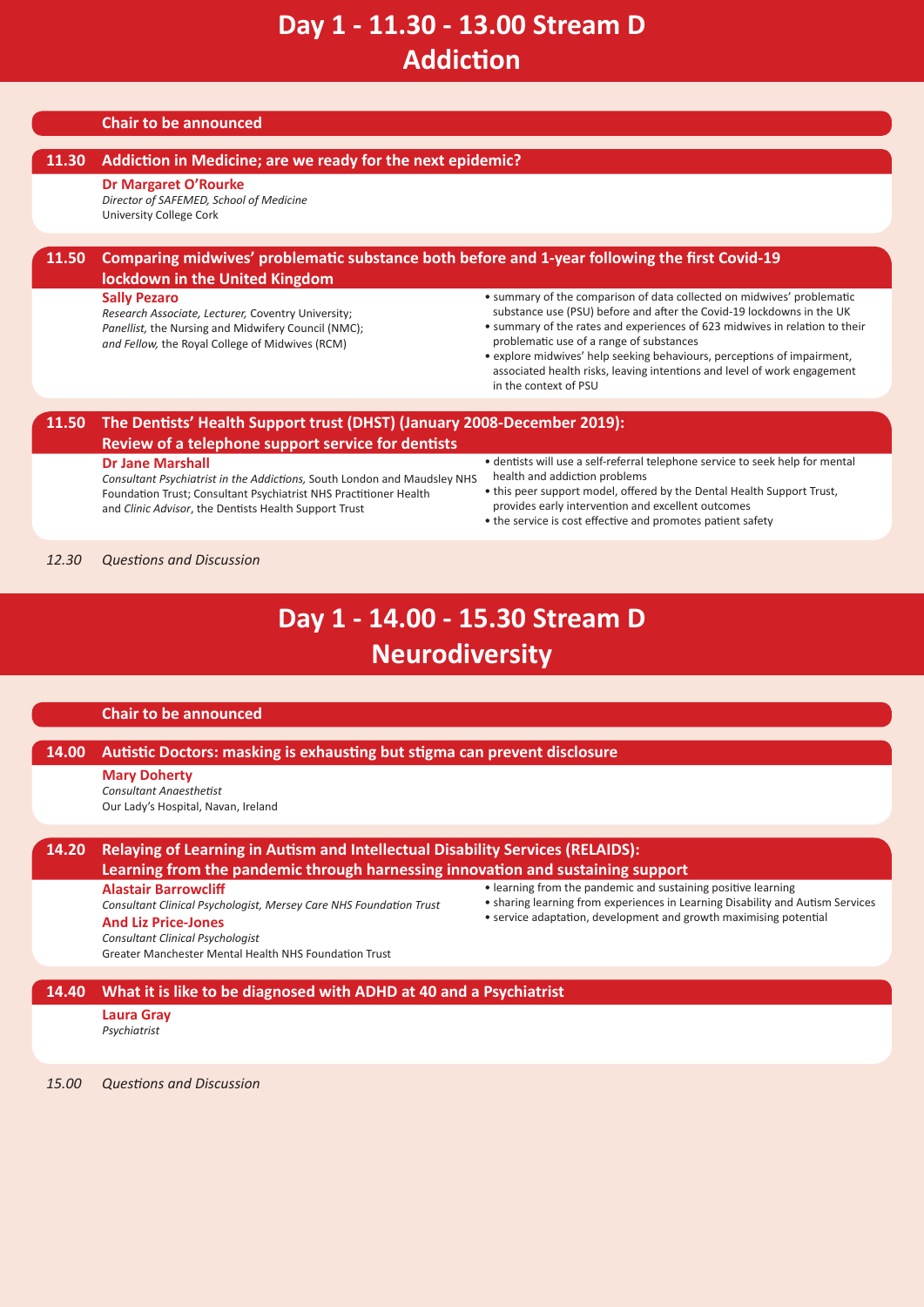# <span id="page-8-0"></span>**Day 1 - 11.30 - 13.00 Stream E Reflective Practice**

|       | <b>Chair</b>                                                                                                                                                 |                                                                                                                                                                                                                                                                                                                                                                                                         |
|-------|--------------------------------------------------------------------------------------------------------------------------------------------------------------|---------------------------------------------------------------------------------------------------------------------------------------------------------------------------------------------------------------------------------------------------------------------------------------------------------------------------------------------------------------------------------------------------------|
|       | <b>Dr Sally Smith</b> GP and Integrative Therapist, NHS Practitioner Health                                                                                  |                                                                                                                                                                                                                                                                                                                                                                                                         |
| 11.30 | Meditation-based interventions in the workplace                                                                                                              |                                                                                                                                                                                                                                                                                                                                                                                                         |
|       | <b>Louise Fitzgerald</b><br><b>General Practitioner</b><br>Sutton Cross Surgery Dublin, Ireland                                                              | We will discuss the current literature on meditation based programmes<br>(MBPs) including:<br>• potential for positive effects across professions on both psychosocial<br>workplace health and work performance<br>• the large variability across MBPs literature and the associated difficulties<br>to evaluate their efficacy<br>• the suitability of these interventions within the workplace domain |
| 11.50 | Wounded Healers and the Psychic Guardian: When Doctors Fail Themselves and their Patients<br><b>Dr Alfred Garwood</b><br>PHP Clinician, Group Analyst<br>PHP |                                                                                                                                                                                                                                                                                                                                                                                                         |
| 12.10 | Why and how to be vulnerable?                                                                                                                                |                                                                                                                                                                                                                                                                                                                                                                                                         |
|       | Dr Avgoustina Almyroudi<br>ST8 in Medical Psychotherapy and General Adult Psychiatry<br>Tavistock and Portman NHS Foundation Trust                           | • explore the notion of the clinician's vulnerability<br>• understand the potential benefits and challenges for the clinician and the<br>patient, using clinical vignettes<br>• explore the place of vulnerability in the current healthcare setting that<br>seems to be promoting exclusively resilience and consider the links<br>between resilience and vulnerability                                |
| 12.30 | <b>Questions and Discussion</b>                                                                                                                              |                                                                                                                                                                                                                                                                                                                                                                                                         |

# **Day 1 - 14.00 - 15.30 Stream E Impact of Covid-19 on Care Workers**

### **Chair to be announced**

### **14.00 The impact of Covid-19 on the dementia workforce: lessons for social care**

**Andrea Capstick**

*Associate Professor, Centre for Applied Dementia Studies*  University of Bradford

- <span id="page-8-1"></span>• government requirements on Covid-19 for care homes were hard to put in place with people living with dementia
- the government often did not seem to understand the specific needs of people living with this condition
- we now urgently need ways of responding to the impact of Covid-19 on the mental health and well-being of the dementia care workforce

### **14.20 The impact of Covid-19 on Cumbria's care home sector**

### **David Storm**

*Associate Director*

Cumbria, Northumberland, Tyne & Wear NHS Foundation Trust

- how the service proactively recognised vulnerability and potential impact of restrictions on people living with dementia
- innovative approaches to supporting psychological needs of staff
- communication and creative approaches to support the impact of Covid-19 in care homes

### **14.40 Improving resilience during Covid-19 through mind-body practices**

### **Gee Gahir**

*Naturopath, functional movement specialist, Health & Lifestyle Coach* Havering North PCN non-clinical Wellbeing Service *Long-Covid Non-Clinical Audit Lead; and CVD / NDA QI LTC Proactive Care UCLP Project Lead,* Havering North PCN

- the impact of Covid-19 on the wellbeing of key-support workers continues to place a huge demand upon healthcare service • Holistic Mind-body interventions adapted as healthy lifestyle models of care
- delivered throughout the pandemic have demonstrated improved perceived stress scores and resilience
- you are invited to experience three effective techniques in a practical immersion which have been fundamental for recalibrating the stress response and restoring wellbeing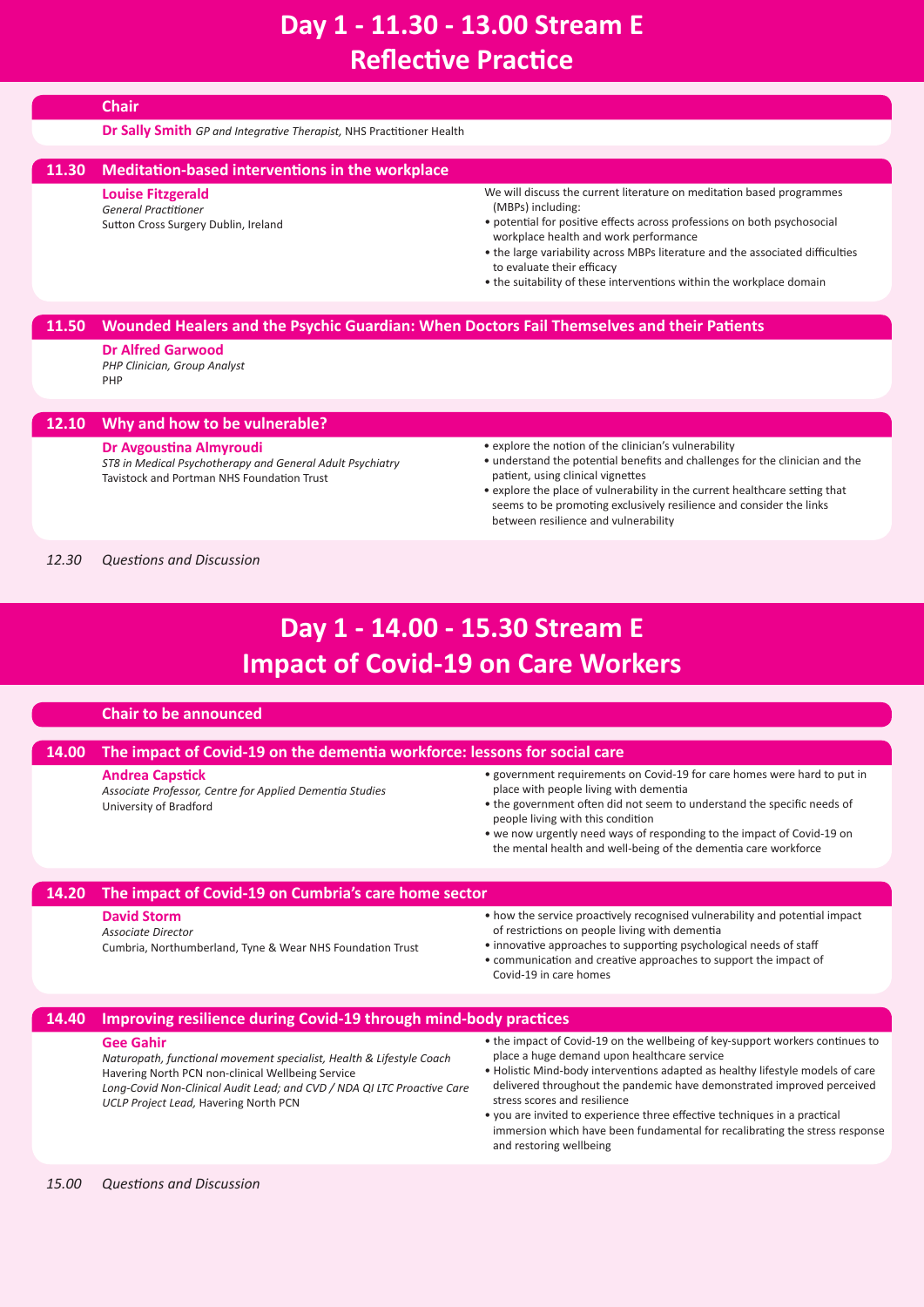# **Day 1 - 11.30 - 13.00 Workshop Learning from doctors with Long Covid**

### **11.30 Learning from doctors with Long Covid**

**Dr Sue Warren** *GP locum*

Practitioner Health, Appraiser, Wessex LMC, suewarrenmedicals, PSU Case Manager **and Dr Sarah Burns**

### *Portfolio GP*, Hampshire

*GP,* HEE (Wessex) GP Fellow, University of Southampton Senior Teaching Fellow

- <span id="page-9-0"></span>• doctors find it difficult to become patients and this can create barriers in both seeking and accepting support
- learning from doctors with long Covid can help inform how we support doctors with other health problems
- <span id="page-9-1"></span>• peer support and non-medical interventions can be important tools in recovery

# **Day 1 - 14.00 - 15.30 Workshop Supporting the health of health workers through video**

**14.00 Supporting the health of health workers through video: an interactive workshop**

**Dr Béatrice Guyard Boileau**

# <span id="page-9-4"></span>**Day 2 - 08.00 - 09.00 Optional Pre Conference Experiential Learning Resources Showcase**

### **08.00 The disruption-unity gap**

**Karina Hulstrom** *Executive Coach and Company Director* Unlimited Potential

- the positive and negative role of disruption in NHS teams, throughout the Covid-19 pandemic
- the importance of a positive disruption-unity balance
- a new way of looking at teams and leadership to boost resilience and success – using disruption as a key tool

### **08.00 Small joys and connectivity**

**Dr Anna Dias** *GP trainer and Family Therapist* Churchview Surgery, Plymouth

- how to notice the small things that bring you joy as an individual.
- how to share those joys with your colleagues and encourage them to share ideas with you and each other
- <span id="page-9-2"></span>• by doing this sharing begin to see how the connections between people grow and encourage these by building the team to nurture them

# **Day 2 - 11.30 - 13.00 Workshop Supporting trainees with examination anxiety**

### **11.30 Supporting trainees with examination anxiety**

**Richard Jones** *Clinical Director* NHS PH

- helps trainees & learners identify how exam anxiety is triggered and develops • understand how their current thinking, and behaving patterns are worsening
- <span id="page-9-3"></span> their anxiety and help to 'correct' unhelpful thinking and behavioural patterns • develop new, more helpful thinking and behavioural response to their anxiety triggers, in a new healthier formulation

# **Day 2 - 14.00 - 15.30 Workshop Mindfulness**

### **14.00 Mindfulness - Healing from within**

**Dr Wendy Molefi**

*GP, Mindfulness Teacher, Wellbeing Coach* The Mindful GP

- this experiential workshop is an exploration of mindfulness as a resource to support and sustain our wellbeing
- mindfulness practice gives us stability in the eye of the storm; it gives us wisdom to respond with choice; and it teaches us kindness and self-compassion even when the environment around us is not conducive.
- the workshop will also include feedback and insights from an MBCT course for healthcare professionals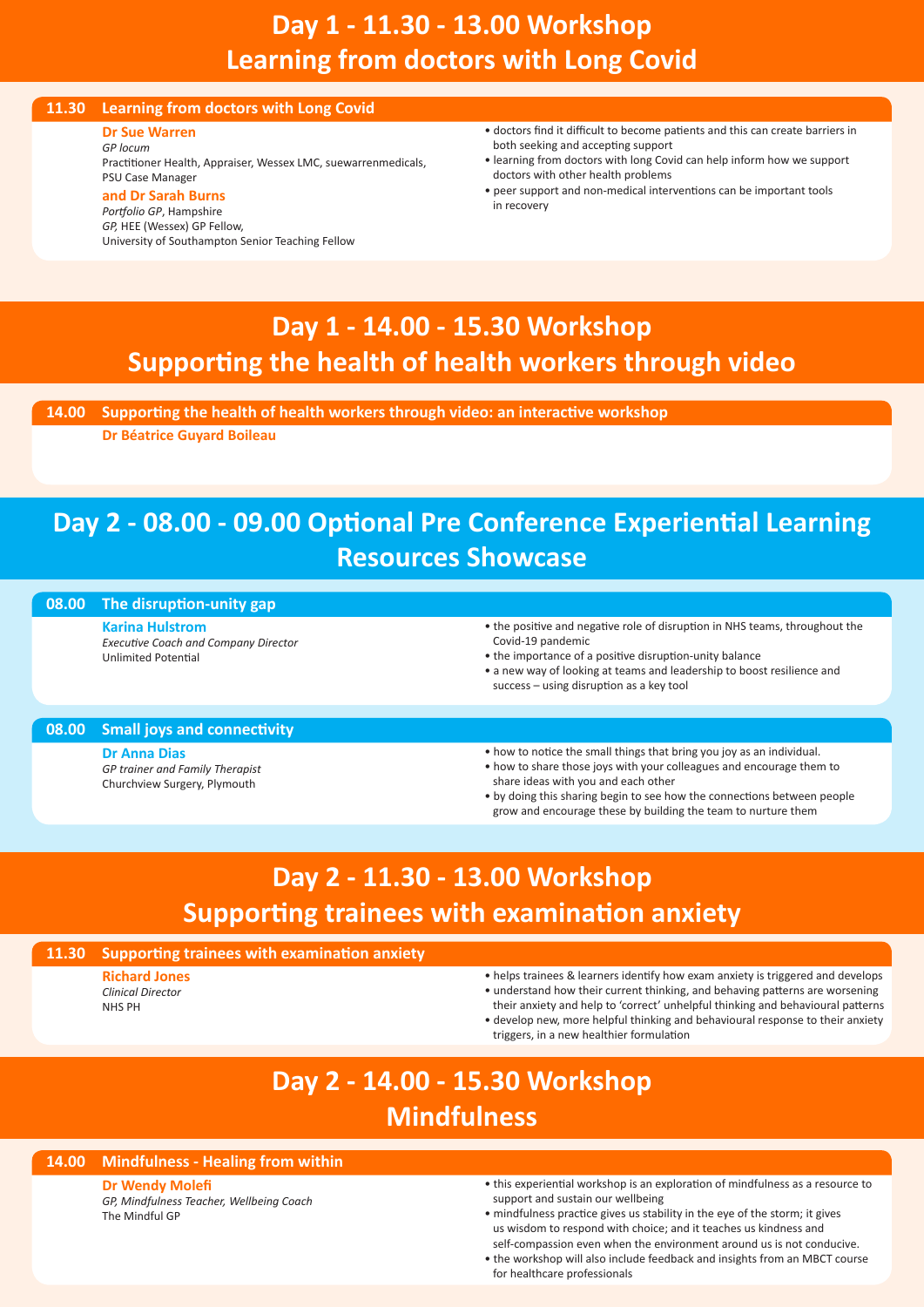# <span id="page-10-1"></span><span id="page-10-0"></span>**Day 2 - 11.30 - 13.00 Stream A Mental health outcomes for distressed doctors**

|       | <b>Chair</b>                                                                                  |                                                                                                                                                            |  |  |
|-------|-----------------------------------------------------------------------------------------------|------------------------------------------------------------------------------------------------------------------------------------------------------------|--|--|
|       | Dr Jenny Keen GP, NHS Practitioner Health                                                     |                                                                                                                                                            |  |  |
|       |                                                                                               |                                                                                                                                                            |  |  |
| 11.30 |                                                                                               | An investigation into distressed doctors accessing support from the NHS Practitioner Health Programme,                                                     |  |  |
|       | with narrative interviews exploring GPs' experiences of recovery from burnout                 |                                                                                                                                                            |  |  |
|       | <b>Philippa Shaw</b><br><b>Doctoral Researcher</b>                                            |                                                                                                                                                            |  |  |
|       | University of Westminster                                                                     |                                                                                                                                                            |  |  |
|       |                                                                                               |                                                                                                                                                            |  |  |
| 11.50 | 6-month pilot study of NHS PH outcomes using the Psychlops outcome measure                    |                                                                                                                                                            |  |  |
|       | <b>Dr Mark Ashworth</b>                                                                       | • NHS Practitioner Health assesses outcomes using five mental health                                                                                       |  |  |
|       | Reader in Primary Care<br>King's College London                                               | outcome measures<br>• our study reports the first international evaluation of any practitioner health                                                      |  |  |
|       |                                                                                               | programme comparing baseline and 6-month outcome change scores                                                                                             |  |  |
|       |                                                                                               | • all measures showed strong change (improvement) scores:<br>Effect Size >0.8; PSYCHLOPS produced higher change scores than the                            |  |  |
|       |                                                                                               | standardised instruments                                                                                                                                   |  |  |
|       |                                                                                               |                                                                                                                                                            |  |  |
| 12.10 | CBT for an expert group $-12$ years of treating GPs: Themes, Interventions and Outcomes       |                                                                                                                                                            |  |  |
|       | <b>Shamira Graham</b>                                                                         | • psychological problems in GP's - the unifying themes of the challenge of                                                                                 |  |  |
|       | <b>Director of Clinical Operations</b><br>One Bright Efficacy                                 | working in the NHS coupled with high unrelenting standards, achievement<br>orientation and self-worth                                                      |  |  |
|       |                                                                                               | . GPs as an expert group - "I should know that", "how did I miss this":                                                                                    |  |  |
|       |                                                                                               | Therapist reflections in treating "experts"<br>• models of therapy, Recovery and Treatment Outcome Data - A success                                        |  |  |
|       |                                                                                               | story of a model that works                                                                                                                                |  |  |
|       |                                                                                               |                                                                                                                                                            |  |  |
| 12.40 | <b>Questions and Discussion</b>                                                               |                                                                                                                                                            |  |  |
|       |                                                                                               |                                                                                                                                                            |  |  |
|       |                                                                                               |                                                                                                                                                            |  |  |
|       |                                                                                               |                                                                                                                                                            |  |  |
|       |                                                                                               |                                                                                                                                                            |  |  |
|       |                                                                                               |                                                                                                                                                            |  |  |
|       |                                                                                               | Day 2 - 14.00 - 15.30 Stream A                                                                                                                             |  |  |
|       |                                                                                               | <b>Happy Workplaces for Trainees</b>                                                                                                                       |  |  |
|       |                                                                                               |                                                                                                                                                            |  |  |
|       | <b>Chair to be announced</b>                                                                  |                                                                                                                                                            |  |  |
|       |                                                                                               |                                                                                                                                                            |  |  |
| 14.00 |                                                                                               | The Relationship Between Work-Related Social Support and Wellbeing in Junior Doctors working in the                                                        |  |  |
|       | United Kingdom's National Health Service: A Systematic Review                                 |                                                                                                                                                            |  |  |
|       | <b>Dr Jessica Hilton</b>                                                                      | • reports the findings of a new, qualitative systematic review exploring the<br>role of work-related social support on the wellbeing of NHS junior doctors |  |  |
|       | Clinical Psychologist<br>Oxford Health NHS Foundation Trust                                   | • presents the thematic synthesis in detail, including the relevance,                                                                                      |  |  |
|       |                                                                                               | experience, barriers, facilitators, and impact of work-related social support                                                                              |  |  |
|       |                                                                                               | · discusses the theoretical and organisational implications regarding<br>work-related social support for junior doctors in the NHS                         |  |  |
|       |                                                                                               |                                                                                                                                                            |  |  |
| 14.20 |                                                                                               | Survive and Thrive - an innovative experiential programme for enhancing trainee wellbeing                                                                  |  |  |
|       | <b>Dr Sara McDouall</b>                                                                       | • the NHS workforce is increasingly challenged to provide optimum                                                                                          |  |  |
|       | Anaesthetic Department                                                                        | healthcare while maintaining mental and emotional wellbeing                                                                                                |  |  |
|       | Royal Berkshire Hospital NHS Foundation Trust                                                 | • every practitioner has unique strengths and vulnerabilities. Identifying and<br>exploring these can lead to a better understanding of how we respond     |  |  |
|       |                                                                                               | to challenges                                                                                                                                              |  |  |
|       |                                                                                               | • peer group experiential workshops, run by professionals, are an effective<br>way of understanding and caring for ourselves and our patients in times     |  |  |
|       |                                                                                               | of adversity                                                                                                                                               |  |  |
|       |                                                                                               |                                                                                                                                                            |  |  |
| 14.40 |                                                                                               | YOU ARE NOT ALONE: An opportunity to share how the London School of Paediatrics SURVIVES & THRIVES                                                         |  |  |
|       | through Training                                                                              |                                                                                                                                                            |  |  |
|       | <b>Dr Nisha Patel</b>                                                                         | . The London School of Paediatrics Trainees' Committee have a dedicated                                                                                    |  |  |
|       | Paediatric Registrar - ST5, Trainees' Committee Chair,<br><b>London School of Paediatrics</b> | trainee-led Surviving & Thriving team; aiming to safeguard trainee wellbeing<br>• SURVIVE: We created empowering toolkits to support everyone during       |  |  |
|       |                                                                                               | training and the pandemic; 'The Covid-19 Handbook' &                                                                                                       |  |  |
|       |                                                                                               | 'Wellbeing Resource Pack'<br>• THRIVE: We organise annual Surviving & Thriving days encouraging trainees to                                                |  |  |
|       |                                                                                               | rejoice in excellence and aspire to inspire through positivity initiatives, which<br>have spread to trusts throughout the deanery                          |  |  |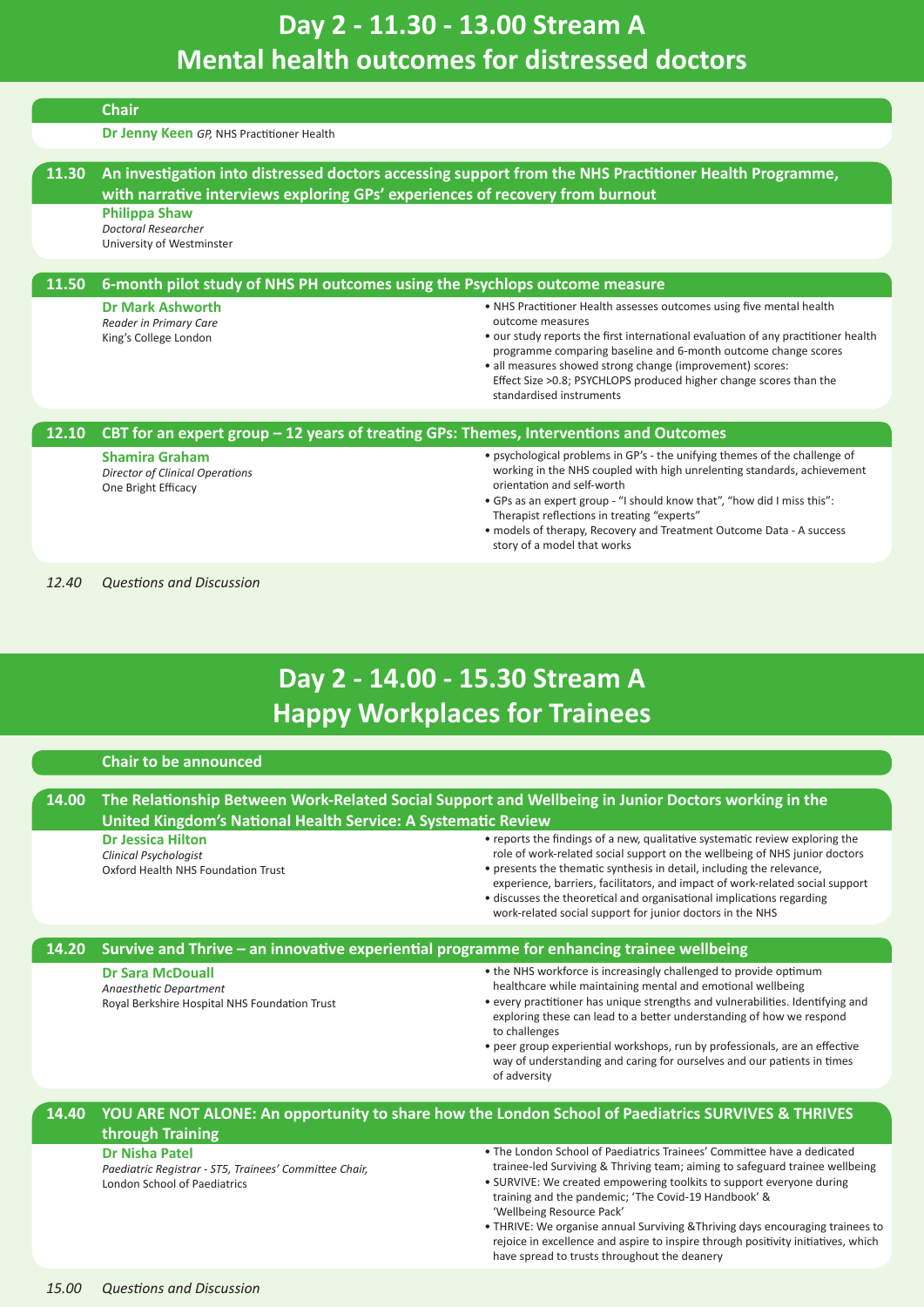# <span id="page-11-0"></span>**Day 2 - 11.30 - 13.00 Stream B Techniques for Keeping Well**

### **Chair**

**Dr Sue Elton** *Clinician and Clinical Lead* Yorkshire and Humber Practitioner Health

### **11.30 A novel approach to support wellbeing amongst junior doctors in oncology**

**Kiuthikah Thillai**

*Consultant in Medical Oncology* Guy's and St Thomas' NHS Foundation Trust

### **11.50 Wellbeing webinars for Junior Doctors – developing a series to foster confidence and self-awareness to**

**improve wellbeing**

### **Rhiannon Ions**

*Fellow in Junior Doctor Wellbeing & Support/Anaesthetic CT2b* Higher Education England South West/Musgrove Park Hospital

### **12.10 Interpersonal Therapy (IPT) Techniques for Keeping Well**

*12.30 Questions and Discussion*

# **Day 2 - 14.00 - 15.30 Stream B Organisational Health**

#### **Chair**

**Dr Kate Milne** *GP Clinician* NHS Practitioner Health

### **14.00 Should I stay or should I go? Investigating psychiatry trainees' work environment, wellbeing and intentions to leave their training**

**Milou Silkens** *Research Fellow* University College London

- <span id="page-11-1"></span>• psychiatry trainees leaving their training is a major problem in psychiatry training. Burnout contributes to this
- resources and strategies can improve trainees' wellbeing and resilience, which makes them less likely to leave their training
- those designing and delivering psychiatry training could improve trainees' wellbeing and retention by offering more of the resources identified in this research to offset the heavy demands of training

### **14.20 Medical leadership and organisational strategies to promote well-being and reduce burnout**

### **Dr Margaret O'Rourke**

*Director of SAFEMED, School of Medicine* University College Cork

### **14.40 Introducing Me and My Team a framework for compassionate leadership, psychological safety and strengthening connections within teams**

#### **Emma Lishman**

*Clinical Psychologist* Staff Wellbeing Psychology Team, North Bristol NHS Trust

- sharing a framework to support the psychological wellbeing of teams
- practical steps to foster compassionate leadership, psychological safety and strengthen connections within teams
- outlining how resilience is more helpfully seen as existing through strong connections between us, not just within individuals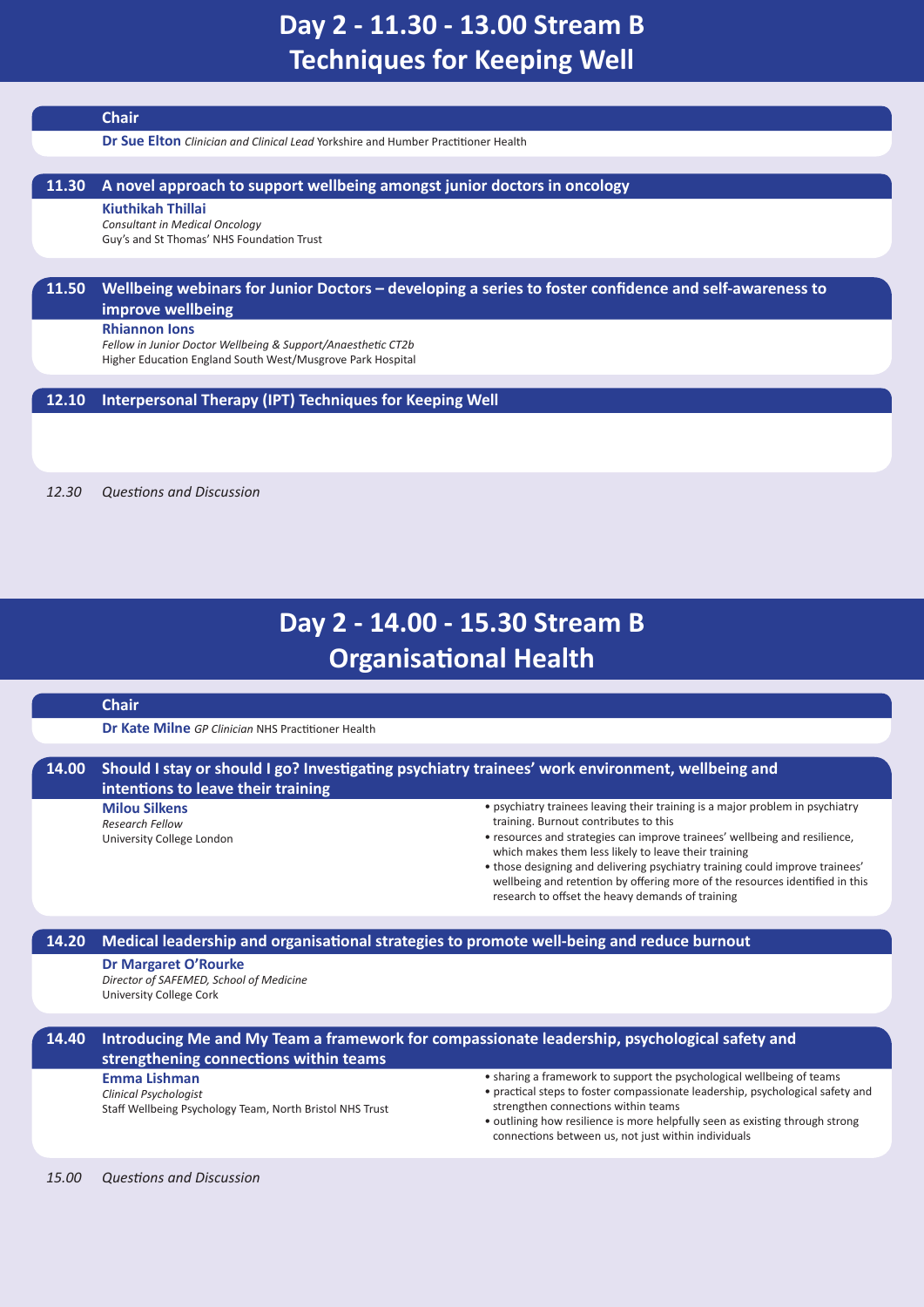# <span id="page-12-0"></span>**Day 2 - 11.30 - 13.00 Stream C Team Dynamics and Team Support**

|       | <b>Chair to be announced</b>                                                                                                         |                                                                                                                                                                                                                                                                                                                                                                                                                                                                                                                                                   |
|-------|--------------------------------------------------------------------------------------------------------------------------------------|---------------------------------------------------------------------------------------------------------------------------------------------------------------------------------------------------------------------------------------------------------------------------------------------------------------------------------------------------------------------------------------------------------------------------------------------------------------------------------------------------------------------------------------------------|
|       |                                                                                                                                      |                                                                                                                                                                                                                                                                                                                                                                                                                                                                                                                                                   |
| 11.30 | "Heroes work here!" - Photographic testimonies from staff working in care homes during the<br>Covid-19 pandemic                      |                                                                                                                                                                                                                                                                                                                                                                                                                                                                                                                                                   |
|       | <b>Ana Barbosa</b><br><b>Assistant Professor</b><br>University of Bradford                                                           | • describe the CoDeC study and provide insight for conducting action<br>research with care home staff<br>• share the results from a photo diary maintained by care home staff during<br>the Covid-19<br>• discuss how to best support the care home workforce in the aftermath of<br>the pandemic                                                                                                                                                                                                                                                 |
| 11.50 | PH Peer Support pilot run in response to Covid-19                                                                                    |                                                                                                                                                                                                                                                                                                                                                                                                                                                                                                                                                   |
|       | <b>Dr Claire Gallagher GP</b><br>and Dr Kate Mtandabari GP<br><b>NHS Practitioner Health</b>                                         | • this scheme created a one-to-one space for health professionals to "think"<br>aloud" with an experienced colleague, to consider professional and personal<br>dilemmas during the Covid-19 Pandemic<br>• good quality training, supervision and safety netting gave the peer<br>supporters the confidence to work effectively with those receiving peer<br>support who highly valued the scheme.<br>• careful planning, infra-structural support, leadership buy-in and considered<br>evaluation were key                                        |
| 12.10 |                                                                                                                                      | StartWell>EndWell - A practical framework for fostering team connection, compassion, and effectiveness                                                                                                                                                                                                                                                                                                                                                                                                                                            |
|       | within healthcare teams                                                                                                              |                                                                                                                                                                                                                                                                                                                                                                                                                                                                                                                                                   |
|       | <b>Dr Olivia Donnelly</b><br>Consultant Clinical Psychologist & Lead for Staff Wellbeing<br>Psychology Team, North Bristol NHS Trust | • the science behind psychological safety and "teaming" – and why healthy<br>team cultures are so important for patient care and staff wellbeing during<br>Covid-19 and beyond<br>• an overview of the Start Well > End Well approach – A practical framework<br>for fostering team connection, compassion, and effectiveness – what this<br>is, how to put this into practice in the 'real NHD world', how it can<br>make a difference<br>• case studies on the impact that Start Well > End Well has had within<br>North Bristol and Nationally |
| 12.30 | <b>Questions and Discussion</b>                                                                                                      |                                                                                                                                                                                                                                                                                                                                                                                                                                                                                                                                                   |
|       |                                                                                                                                      | Day 2 - 14.00 - 15.30 Stream C<br><b>Innovative Treatment Models and Responses</b>                                                                                                                                                                                                                                                                                                                                                                                                                                                                |

### **Chair to be announced**

### **14.00 Promoting wellbeing and resilience as essential professional skills by embedding within the undergraduate pharmacy curriculum**

**Dr Nicola Ward**

*Senior Lecturer in Clinical Pharmacy and Pharmacy Practice* De Montfort University, Leicester

<span id="page-12-1"></span>• an overview of our wellbeing and support programme for MPharm students to help manage anxiety and stress and prepare them for professional practice

• an outline of how workshops were designed to address stressors identified by students and embedded within the curriculum

• how utilising a balanced social-individualised approach has reduced some of the stigma and barriers to students accessing support

### **14.20 Joy at Work**

**Susie Gabbie**

*Paediatric Consultant* Royal Free Hospital, London

- our observations that teams who bond together outside work enjoy closer professional relationships, which in turn enhances patient care and safety.
- wellness activities create joy at work, preventing burnout and stress
- we offer ideas to develop Joy at Work and support each other through the Covid-19 pandemic and beyond

### **14.40 Innovative quality improvement collaborative approach to improve the wellbeing of staff and their enjoyment of work**

### **Dr Amar Shah**

*National Improvement Lead, National Collaborating Centre for Mental Health and Chief Quality Officer*

Royal College of Psychiatrists and East London Foundation Trust

- how can quality improvement support us with us with improving staff wellbeing and staff experience at work?
- learnings from the national improvement programme on Enjoying Work, run by the RCPsych
- key insights & change ideas that you can apply in your team and organisation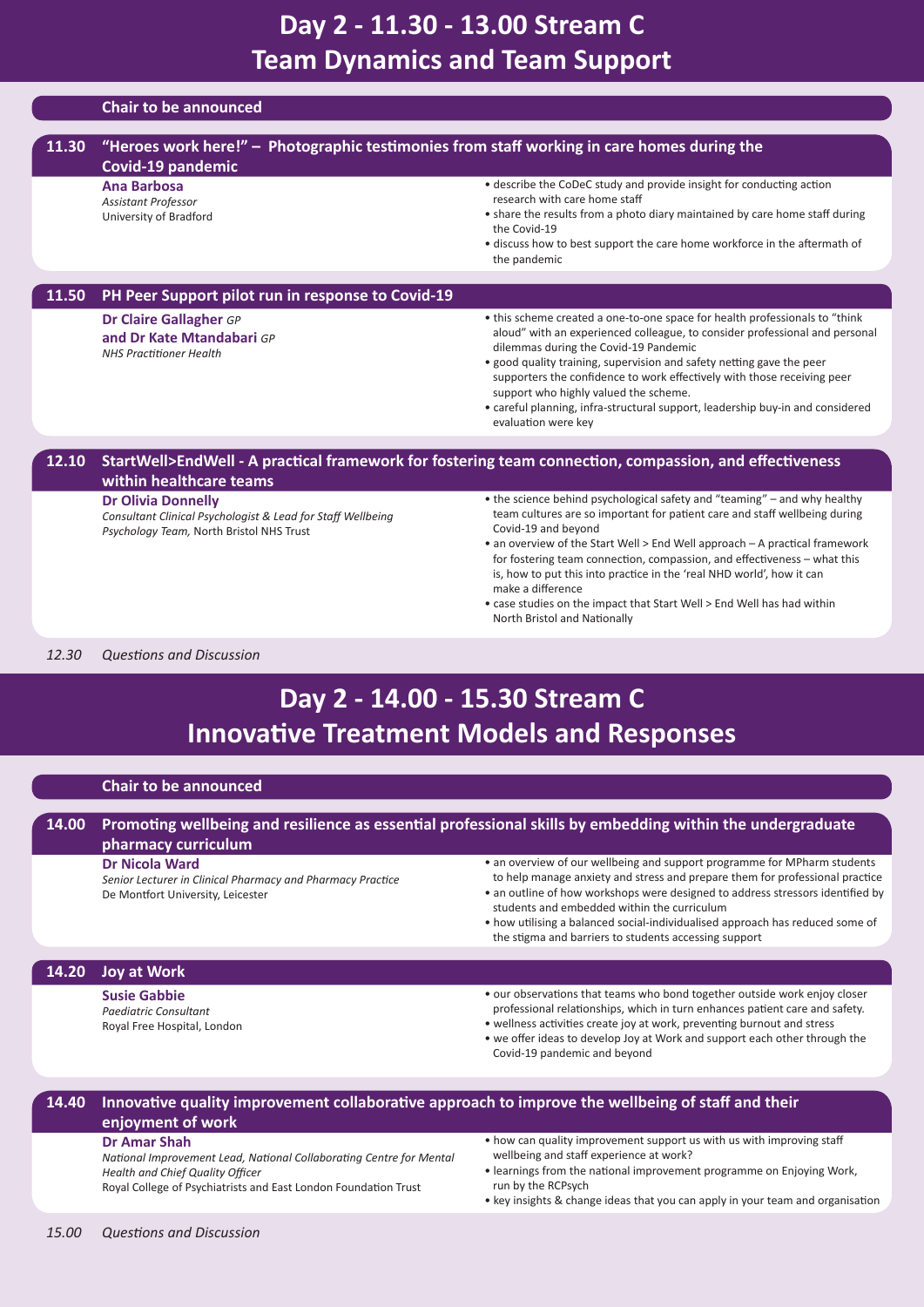# **Day 2 - 11.30 - 13.00 Stream D Supporting medical students**

### **Chair**

**Dr Nic Anfilogoff** *NHS GP, GP Appraiser and Educator, Case Manager for* Practitioner Health

### **11.30 How can medical school affect the mental health of medical students?**

#### **Dr Antonia Rich**

*Associate Professor* University College London

- <span id="page-13-0"></span>• twenty medical students participated in interviews discussing their experiences of mental health at medical school, sources of support and experiences of help-seeking
- medical school exacerbated mental health problems, with high workloads, high expectations, and a competitive culture where they are expected to be tough
- fears about a mental health related diagnosis affecting their future career meant some students were scared to seek help

### **11.50 Supporting the Mental Health of Medical Students through Covid-19; what can we learn?**

#### **Naomi Marfell**

*Service Manager HHP Wales* Health for Health Professionals (HHP) Wales

- following the Covid-19 outbreak HHP Wales observed a significant number of medical students self-referring for mental health support
- very few of the presenting medical students had been exposed to clinical environments involving the care of Covid-19 patients
- <span id="page-13-1"></span>• the delivery of an individually tailored approach has been effective in supporting the mental health of medical students

### **12.10 Medical School Strategies to address student wellbeing and resilience**

**Dr Margaret O'Rourke** *Director of SAFEMED, School of Medicine* University College Cork

*12.30 Questions and Discussion*

# **Day 2 - 14.00 - 15.30 Stream D Nightmare on Complaints Street**

### **Chair to be announced**

### **14.00 Developing a healthier way of responding to mistakes**

### **14.20 A nightmare on complaint street – a navigation guide based on lived experience**

#### **Dr Mohammed Abu-Asi**

*Patient Participation Group Lead* NHS Practitioner Health

- to recognise the impact of a clinician facing a complaint or investigation on the individual, the team, patients, family & friends
- to identify how to support individuals and colleagues through a challenging time in their professional lives
- to understand how a clinician can navigate through difficult times for the best positive outcomes for all

### **14.40 Supporting clinicians through complaints processes: A cross-sectional survey and focus group interviews of UK doctors and medical students**

**Dr Leila Ellis**

*Academic Foundation Year 2 Doctor* Torbay and South Devon NHS Foundation Trust

- this session will explore clinician experiences of medical complaints, recognising that involvement in a complaint process widely impacts professional and personal wellbeing
- our research has found that use of formal and informal sources of support is variable with demand for greater accessibility and diversification of support
- we will share the work being undertaken by the Medical Defence Union to improve the practical and emotional support available for clinicians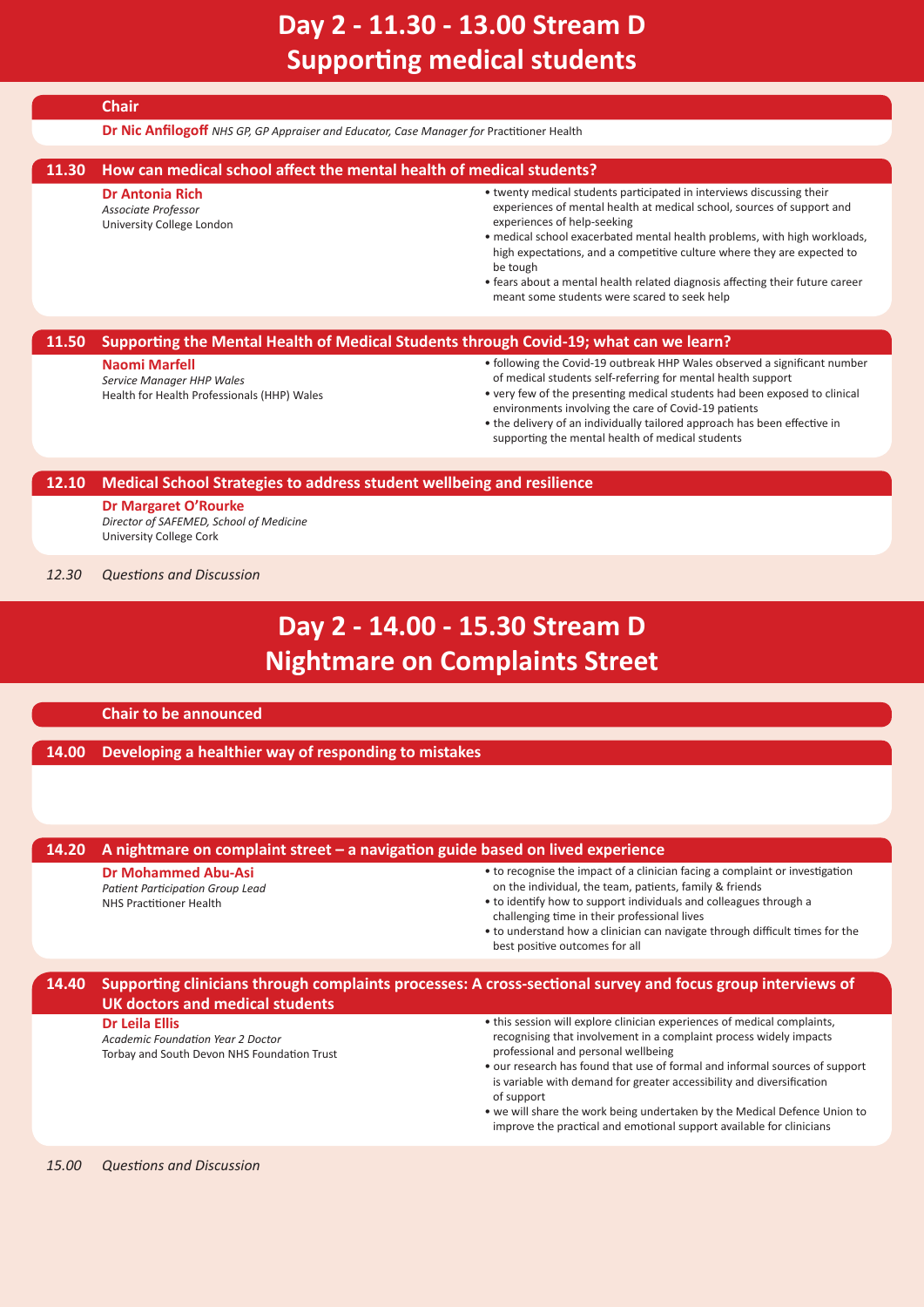# <span id="page-14-0"></span>**Day 2 - 11.30 - 13.00 Stream E Hope, resilience and happy workplaces**

|       | <b>Chair</b>                                                                                                                                                     |                                                                                                                                                                                                                                                                                                                                                                                                                                                                                                                                       |  |
|-------|------------------------------------------------------------------------------------------------------------------------------------------------------------------|---------------------------------------------------------------------------------------------------------------------------------------------------------------------------------------------------------------------------------------------------------------------------------------------------------------------------------------------------------------------------------------------------------------------------------------------------------------------------------------------------------------------------------------|--|
|       | <b>Dr Clare Redmond</b> Consultant Psychiatrist, NHS Practitioner Health                                                                                         |                                                                                                                                                                                                                                                                                                                                                                                                                                                                                                                                       |  |
| 11.30 | Understanding of wellbeing for doctors in workplace, and the importance of appropriative interventions<br>such as effective leadership and management strategies |                                                                                                                                                                                                                                                                                                                                                                                                                                                                                                                                       |  |
|       | Dr Sophia Pillai<br>SAS<br>Lincolnshire Partnership Foundation NHS Trust                                                                                         | • to enable in depth understanding from through literature review of factors<br>that affect wellbeing of doctors and role of leadership on workplace and its<br>impact of wellbeing<br>• to identify relevant leadership and management strategies in workplace<br>environment<br>• to provide or enable effective leadership, and engagement of doctors in<br>the workplace                                                                                                                                                          |  |
| 11.50 | 'Work Afterthoughts' - How we value our maternity staff in Lincolnshire                                                                                          |                                                                                                                                                                                                                                                                                                                                                                                                                                                                                                                                       |  |
|       | <b>Sandra Pygott</b><br>Professional Midwifery Advocate & Midwife<br>United Lincolnshire Health Trust                                                            | . the Professional Midwifery Advocate role in restorative work in our maternity<br>services has never been needed more than during a global pandemic, so<br>what could we do to provide a place of psychological safety in times of stress<br>• 'Work Afterthoughts' is primarily a restorative listening service for all<br>maternity staff to attend annually - as well as having access for one to one<br>sessions when needed<br>• feedback and evaluation – the impact and implications for the future of the<br>service at ULHT |  |
| 12.10 | Introducing facilitated peer supervision groups for senior doctors                                                                                               |                                                                                                                                                                                                                                                                                                                                                                                                                                                                                                                                       |  |
|       | <b>Claire Blount</b><br><b>Clinical Psychologist</b><br>Staff Wellbeing Psychology Team, North Bristol NHS Trust                                                 | • describing the setting up and facilitation of ongoing supportive groups for<br>senior doctors and the common themes that come up in the groups<br>• normalising challenges and increasing psychological safety in the medical<br>culture through these groups                                                                                                                                                                                                                                                                       |  |

<span id="page-14-1"></span>• an approach to enabling the building of resilience between us

*12.30 Questions and Discussion*

# **Day 2 - 14.00 - 15.30 Stream E Reflective Practice**

### **Chair to be announced**

### **14.00 The Notion of the Wounded Healer embedded in the transference-countertransference**

### **Ann Casement**

*Professor* International Association for Analytical Psychology

- Plato's pharmakon as both poison and cure underscores the notion of the wounded healer
- this paradox is embedded in the psychoanalytic notion of transference-countertransference
- the wounded healer links to empathy, which is the bedrock of a psychoanalyst's calling

### **14.20 The role of reflection in the road to recovery across Scottish health and care workforce**

**14.40 Service development report: an intervention for overcoming anxiety and perfectionism in doctors, by de-generalising positive self-identities in order to accept moments of failure**

### **Nic Malcomson**

*Integrative Psychotherapist* Practitioner Health/Eudemedics

- hypothesis: Doctors' minds can form a generalised positive self-identity through their education and training, such as, I always succeed
- consequence: Single errors or failings can be associated with shame and a sense of global failure
- intervention: This might be overcome by undoing the generalisations beneath identities of invincibility and instead celebrating moments of success and accepting moments of failure, without further generalisation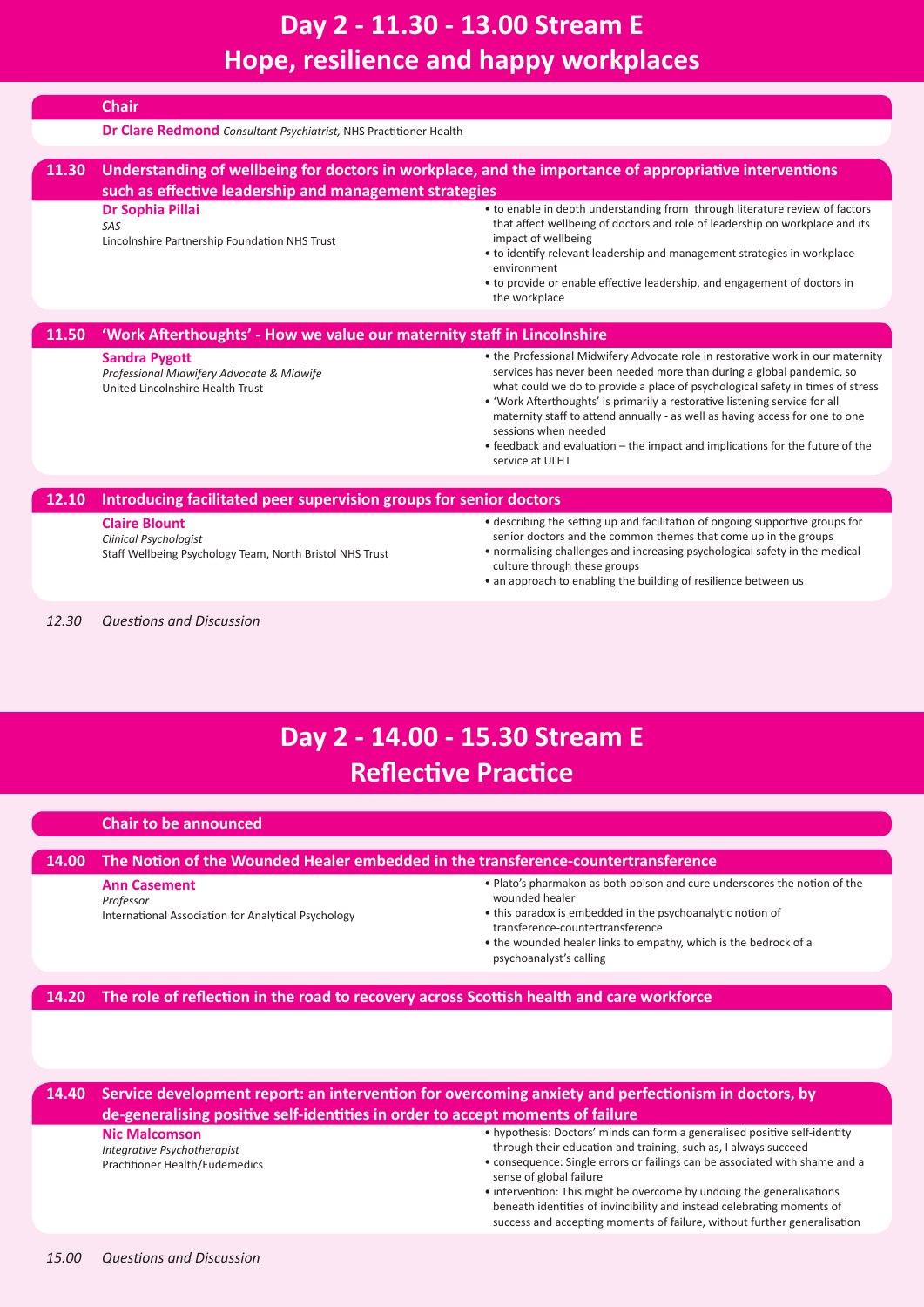## **Poster Presentations**

### **Poster Presentations for viewing in display area and on the conference landing page**

### **Physician Associates (PAs) supporting mental health presentations and practice teams; examples from a cohort of PAs in Sheffield**

#### **Ria Agarwal**

*Physician Associate (PA) and Senior Lecturer Physician Associate studies,* Sothall Medical Centre & Sheffield Hallam University

#### **The association between personality traits and perceived barriers to mental health help-seeking behaviour in NHS doctors**

### **Fahmid Ahmed**

*Medical Student,* Imperial College London

### **The Impact of Homesickness on Stress & Subjective Wellbeing of Medical Students in Ireland During a Pandemic: A Cross Sectional Study**

**Brynn Charlesworth** *Final Year Medical Student, School of Medicine,* University College Cork

### **An investigation into causes and predictors of burnout in NHS doctors: pilot stage**

**Divya Chawla** *MPH JD(candidate),* NHS PHP

### **Doctor Wellbeing: a long-neglected aspect of clinical handover?**

**Laura Crosby** *Paediatric ST5 Registrar,* Virgincare Community Child Health, Bath

### **What are the barriers and facilitators to mental health help seeking behaviour in NHS doctors?**

**Khadeejah Mujahid** *Medical Student,* Imperial College London

### **Medical Student Stress and Social Relationships during the Covid-19 Pandemic Jed Pettit**

*Final Year Medical Student,* School of Medicine, University College Cork

### **Are we being set up to fail?**

#### **Amy Simpson** *Final Year Medical Student,* NIHR School for Primary Care Research

### **How Am I? A toolkit to promote and support NHS staff's emotional regulation skills**

**Dr Amie Smith** *Clinical Psychologist,* South Tees NHS Trust

### **Supporting critical care staff throughout Covid-19 and beyond; An MDT model to facilitate psychological support Nikki Swales**

*Lead Counsellor,* Mid and South Essex NHS Trust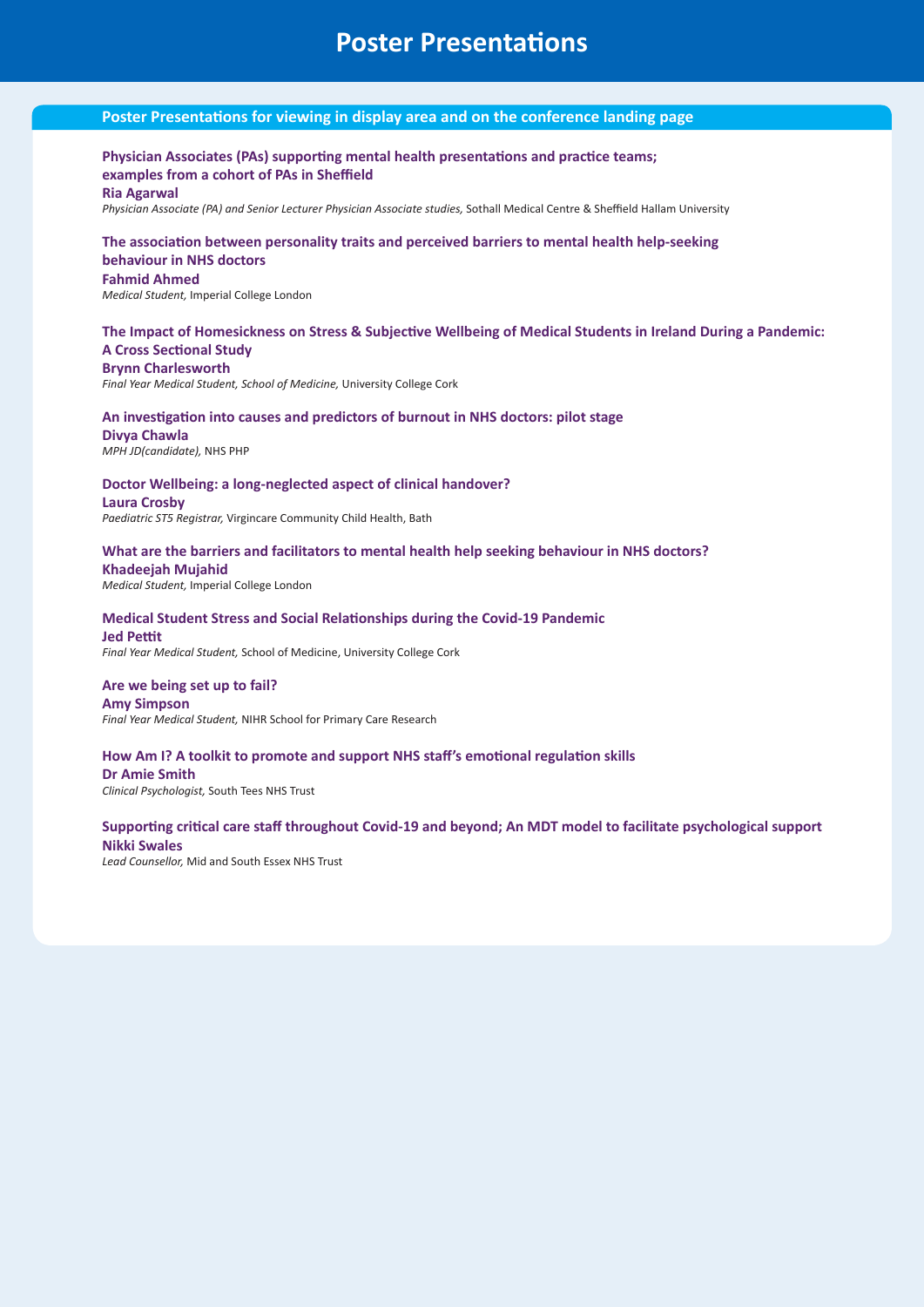# **Virtual Conference - Day 1 Looking back: Covid-19 and the health of health professionals**

*All sessions in the virtual conference will be live but also recorded for watching later, delegates will also have access to the pre-recorded poster presentations.*

### **09.30 Introduction & Welcome**

**Dame Clare Gerada** *Medical Director,* NHS Practitioner Health Programme

### **09.40 Morning Session Chair's Introduction**

**Anna Mary Soubry** *Trustee* Doctors In Distress, *Former MP, Govt Minister, Criminal barrister, TV presenter & reporter*

**09.45 Government Update**

**Senior public health figure**

### **10.05 Speaking Pandemic Truth to Power**

**Dr Rachel Clarke**

*Palliative Care Doctor and Author*

- the human need to give voice to what we witness and, crucially, for this to be heard
- the cost to healthcare practitioners of their lived experiences of pandemic medicine being minimised, dismissed, or ignored
- the therapeutic benefits of sharing our own stories with others, to help us come to terms with the burdens and trauma of caring for patients in pandemic conditions

### **10.25 Nurse Government Update**

**Ruth May**

*Chief Nursing Officer for England*

### **10.45 Panel Session: What could we do differently in future?**

- *11.00 Questions and Answers*
- *11.10 Comfort Break*

**11.30 Stream A: International treatment models & responses**

### **Chair to be announced**

### **11.30 Transforming Health for Health Professionals Wales; from "just doctors" to supporting the entire NHS Wales workforce**

**Dr Thomas Kitchen** *Deputy Director HHP Wales* Health for Health Professionals (HHP) Wales

### **11.50 Monitoring the effects on mental health of doctors in Spain along the pandemics to improve the Galatea Foundation portfolio of services**

- **Anna Mitjans**
- *Project Manager*

Galatea Foundation and Barcelona Medical Council

- monitoring the effects on mental health of healthcare professionals along the pandemics: second questionnaire September 2021
- new questions about vaccination, team working, PTS, new Covid-19 strains • results of the second questionnaire will be used to offer better treatments and support (individual and collective), as well as to advise policy makers to fulfil doctors' needs in the pandemic environment

**12.10 Caring programmes for healthcare professionals across Europe: similarities and differences**

*12.30 Questions and Discussion*

*13.00 Lunch Break*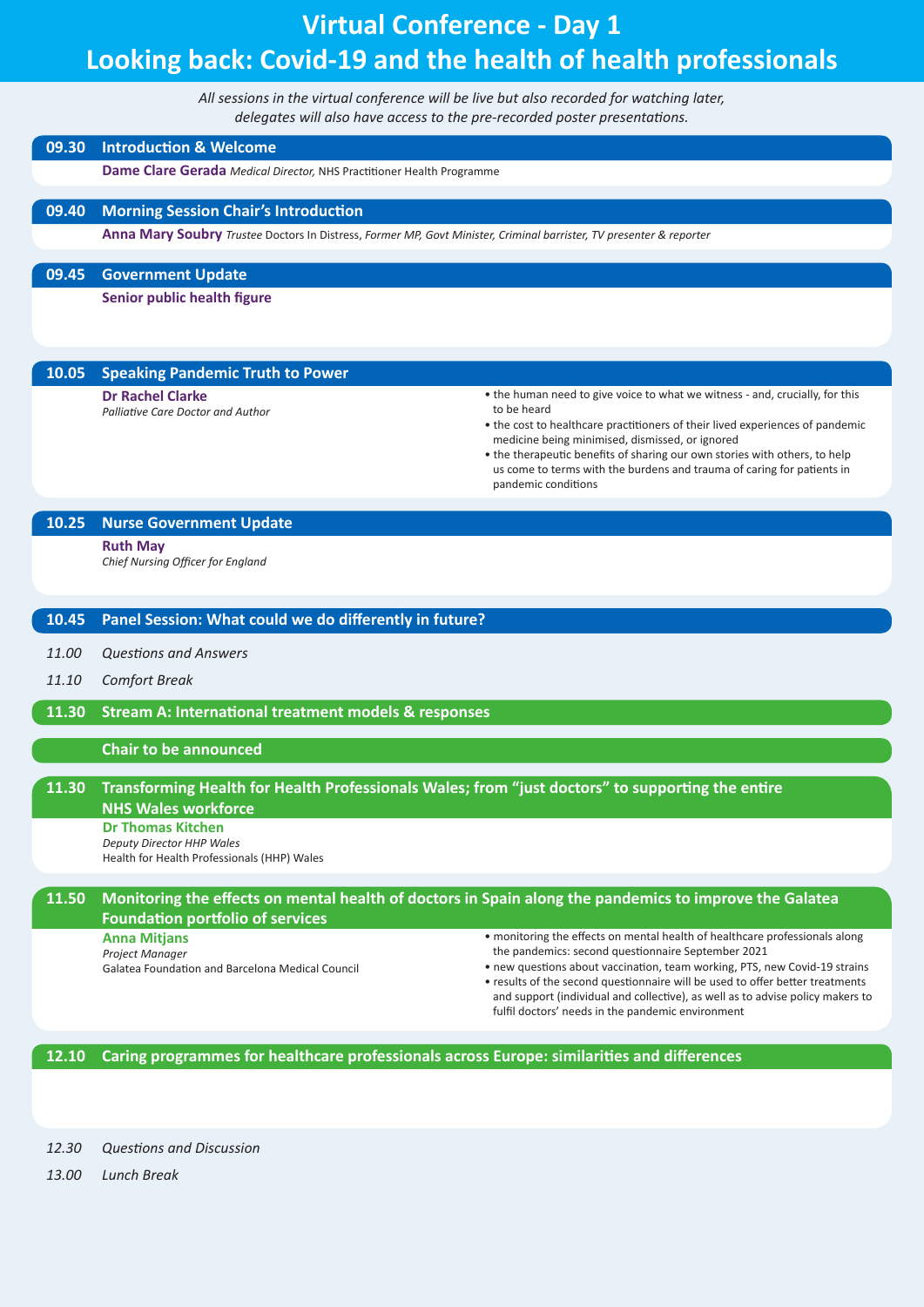### **11.30 Stream A: Epidemiology of distress**

#### **Chair to be announced**

#### **14.00 Psychiatrists harnessing lived experiences**

**Simona Karbouniaris** *Researcher and Lecturer, Utrecht University of Applied Sciences Amsterdam Medical Centre* 

**and Antoinet Oostindiër** *Psychiatrist and Director,* AerreA

• mental health professionals with lived experiences coming out

- MH professionals trained to harness experiential knowledge
- examples (how to): peer consultation, training, culture/climate change

*15.30 Comfort Break* **16.00 Chair's Introduction - Closing Session theme: Distress in healers and coping with distress Dr Cat Chatfield** *Head of Education and Co-Lead for Wellbeing,* The BMJ **16.05 My fatal mistake: Guilt, blame and the role of the clinician in the death of a patient by suicide Dr Rachel Gibbons** *Consultant Psychiatrist, Chair,* Patient Safety Group Royal College of Psychiatrists, *Psychoanalyst, Group Analyst* **16.45 Panel Session, Questions and Answers 14.20 An Integrative Review of Factors Affecting the UK Junior Doctor Workforce Retention Crisis Dr Florence Lock** *Public Health Registrar* South West Public Health Training Programme and University of Exeter • background information on junior doctor retention issues and research to date • overview of methods for integrative review and strengths and limitations of research • summary of findings and recommendations for solutions based on findings *15.00 Questions and Discussion* **14.40 Medical students' mental health: Prevalence, help-seeking & support before & during the Covid-19 pandemic Asta Medisauskaite** *Senior Research Fellow* University College London • this presentation will discuss changes in medical students' mental health, support and help-seeking from before the pandemic to during • the prevalence of mental health issues was high before the pandemic and has remained high since • students were less likely to seek help for their mental health during the pandemic compared to before, but those who did were equally satisfied with the help provided **16.25 Suicide in medical doctors and suicide preventive strategies Prof Danuta Wasserberg** *Professor of Psychiatry and Suicidology; Head and Founder,*  National Centre for Suicide Research and Prevention of Mental Ill-Health (NASP) Karolinska Institute, Stockholm, Sweden *Director,* WHO Collaborating Centre for Research, Methods Development and Training in Suicide Prevention; *and President-Elect,* The World Psychiatric Association (WPA)

*17.00 Close*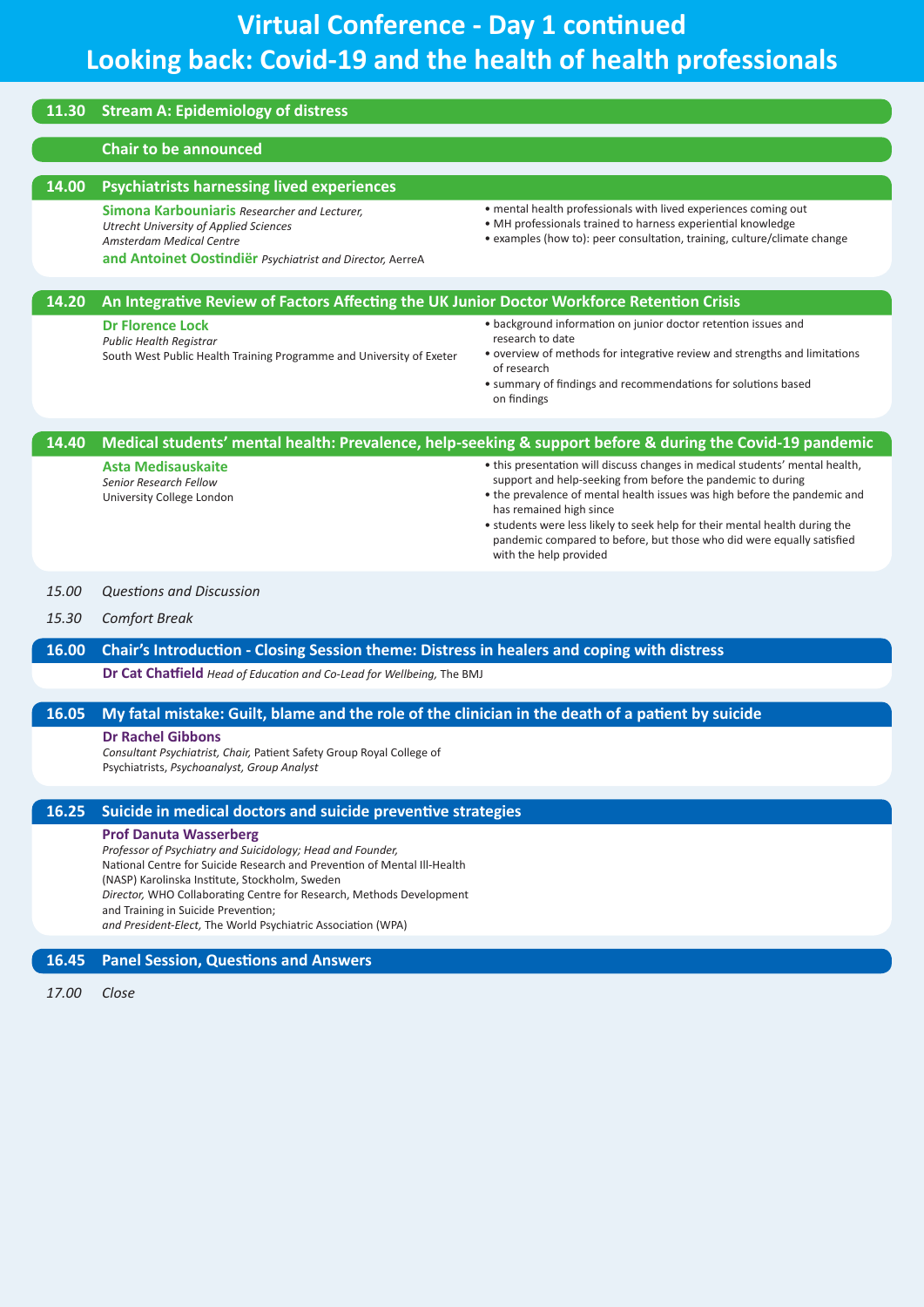# **Virtual Conference - Day 2 Looking forward: Hope and Resilience after Covid-19**

| 09.30 | Welcome and Chair's Introduction: Hope and change for the mental health of health workers                           |                                                                                                                                                                                                                                                                                                                                                                                                                      |  |  |
|-------|---------------------------------------------------------------------------------------------------------------------|----------------------------------------------------------------------------------------------------------------------------------------------------------------------------------------------------------------------------------------------------------------------------------------------------------------------------------------------------------------------------------------------------------------------|--|--|
|       | Anna Mary Soubry Trustee Doctors In Distress, Former MP, Govt Minister, Criminal barrister, TV presenter & reporter |                                                                                                                                                                                                                                                                                                                                                                                                                      |  |  |
| 09.40 | <b>Rebuilding after burnout &amp; depression</b>                                                                    |                                                                                                                                                                                                                                                                                                                                                                                                                      |  |  |
|       | <b>Dr Yumiko Kadota</b><br>Former Plastic Surgery Registrar & Author of Emotional Female                            | • workplace contributors to burnout including systemic racism and sexism<br>• burnout and depression: overlap but different entities<br>• medical and non-medical methods of healing                                                                                                                                                                                                                                 |  |  |
| 10.00 |                                                                                                                     |                                                                                                                                                                                                                                                                                                                                                                                                                      |  |  |
|       | <b>Professor Neil Greenberg</b><br>Professor of Defence Mental Health<br>King's College London                      |                                                                                                                                                                                                                                                                                                                                                                                                                      |  |  |
| 10.20 | <b>Practitioner Health - healing the healers</b>                                                                    |                                                                                                                                                                                                                                                                                                                                                                                                                      |  |  |
|       | <b>Lucy Warner</b><br>Chief Executive<br>NHS Practitioner Health Programme                                          | • experiences of more than a decade delivering practitioner health<br>• how a national service can act as a barometer for workforce mental wellbeing<br>• priorities for the future                                                                                                                                                                                                                                  |  |  |
| 10.45 | <b>Panel Session and Questions</b>                                                                                  |                                                                                                                                                                                                                                                                                                                                                                                                                      |  |  |
| 11.00 | <b>Comfort Break</b>                                                                                                |                                                                                                                                                                                                                                                                                                                                                                                                                      |  |  |
| 11.30 | <b>Stream A: Mental health outcomes for distressed doctors</b>                                                      |                                                                                                                                                                                                                                                                                                                                                                                                                      |  |  |
|       | <b>Chair</b>                                                                                                        |                                                                                                                                                                                                                                                                                                                                                                                                                      |  |  |
|       | <b>Dr Jenny Keen</b> GP, NHS Practitioner Health                                                                    |                                                                                                                                                                                                                                                                                                                                                                                                                      |  |  |
| 11.30 | with narrative interviews exploring GPs' experiences of recovery from burnout                                       | An investigation into distressed doctors accessing support from the NHS Practitioner Health Programme,                                                                                                                                                                                                                                                                                                               |  |  |
| 11.50 | 6-month pilot study of NHS PH outcomes using the Psychlops outcome measure                                          |                                                                                                                                                                                                                                                                                                                                                                                                                      |  |  |
|       | <b>Dr Mark Ashworth</b><br>Reader in Primary Care<br>King's College London                                          | • NHS Practitioner Health assesses outcomes using five mental health<br>outcome measures<br>• our study reports the first international evaluation of any practitioner health<br>programme comparing baseline and 6-month outcome change scores<br>• all measures showed strong change (improvement) scores:<br>Effect Size > 0.8; PSYCHLOPS produced higher change scores than the<br>standardised instruments      |  |  |
| 12.10 | CBT for an expert group $-12$ years of treating GPs: Themes, Interventions and Outcomes                             |                                                                                                                                                                                                                                                                                                                                                                                                                      |  |  |
|       | <b>Shamira Graham</b><br><b>Director of Clinical Operations</b><br>One Bright Efficacy                              | • psychological problems in GP's - the unifying themes of the challenge of<br>working in the NHS coupled with high unrelenting standards, achievement<br>orientation and self-worth<br>• GPs as an expert group - "I should know that", "how did I miss this":<br>Therapist reflections in treating "experts"<br>• models of therapy, Recovery and Treatment Outcome Data - A success<br>story of a model that works |  |  |
| 12.40 | <b>Questions and Discussion</b>                                                                                     |                                                                                                                                                                                                                                                                                                                                                                                                                      |  |  |
| 13.00 | Lunch Break                                                                                                         |                                                                                                                                                                                                                                                                                                                                                                                                                      |  |  |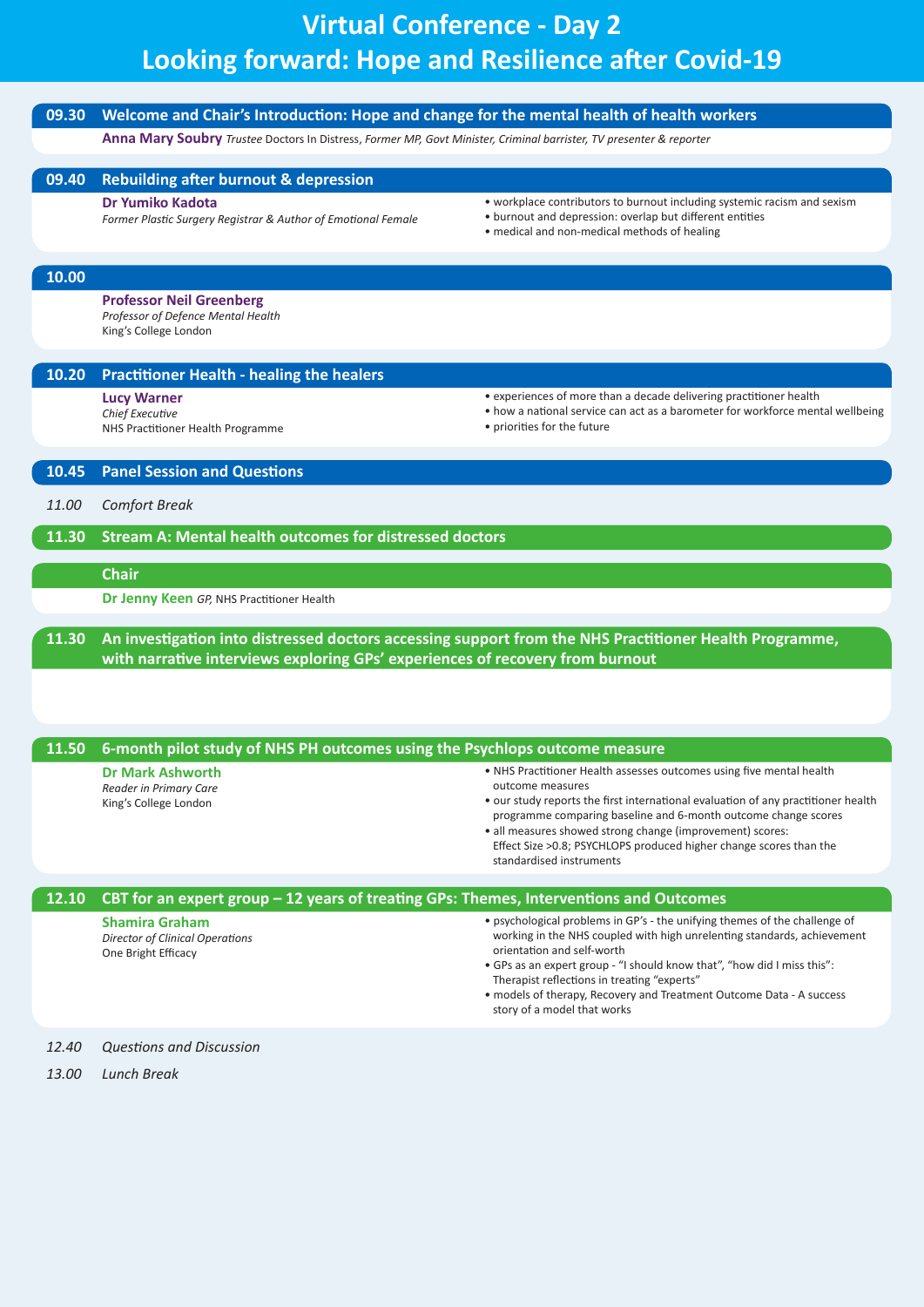# **Virtual Conference - Day 2 continued Looking forward: Hope and Resilience after Covid-19**

| 14.00 | <b>Stream A: Happy Workplaces for Trainees</b>                                                                                                                       |                                                                                                                                                                                                                                                                                                                                                                                                                                                                                                                                             |  |  |
|-------|----------------------------------------------------------------------------------------------------------------------------------------------------------------------|---------------------------------------------------------------------------------------------------------------------------------------------------------------------------------------------------------------------------------------------------------------------------------------------------------------------------------------------------------------------------------------------------------------------------------------------------------------------------------------------------------------------------------------------|--|--|
|       | <b>Chair to be announced</b>                                                                                                                                         |                                                                                                                                                                                                                                                                                                                                                                                                                                                                                                                                             |  |  |
| 14.00 | The Relationship Between Work-Related Social Support and Wellbeing in Junior Doctors working in the<br>United Kingdom's National Health Service: A Systematic Review |                                                                                                                                                                                                                                                                                                                                                                                                                                                                                                                                             |  |  |
|       | <b>Dr Jessica Hilton</b><br>Clinical Psychologist<br>Oxford Health NHS Foundation Trust                                                                              | • reports the findings of a new, qualitative systematic review exploring the<br>role of work-related social support on the wellbeing of NHS junior doctors<br>• presents the thematic synthesis in detail, including the relevance,<br>experience, barriers, facilitators, and impact of work-related social support<br>• discusses the theoretical and organisational implications regarding<br>work-related social support for junior doctors in the NHS                                                                                  |  |  |
| 14.20 | Survive and Thrive - an innovative experiential programme for enhancing trainee wellbeing                                                                            |                                                                                                                                                                                                                                                                                                                                                                                                                                                                                                                                             |  |  |
|       | <b>Dr Sara McDouall</b><br>Anaesthetic Department<br>Royal Berkshire Hospital NHS Foundation Trust                                                                   | • the NHS workforce is increasingly challenged to provide optimum<br>healthcare while maintaining mental and emotional wellbeing<br>• every practitioner has unique strengths and vulnerabilities. Identifying and<br>exploring these can lead to a better understanding of how we respond<br>to challenges<br>• peer group experiential workshops, run by professionals, are an effective<br>way of understanding and caring for ourselves and our patients in times<br>of adversity                                                       |  |  |
| 14.40 | through Training                                                                                                                                                     | YOU ARE NOT ALONE: An opportunity to share how the London School of Paediatrics SURVIVES & THRIVES                                                                                                                                                                                                                                                                                                                                                                                                                                          |  |  |
|       | <b>Dr Nisha Patel</b><br>Paediatric Registrar - ST5, Trainees' Committee Chair,<br><b>London School of Paediatrics</b>                                               | • The London School of Paediatrics Trainees' Committee have a dedicated<br>trainee-led Surviving & Thriving team; aiming to safeguard trainee wellbeing<br>• SURVIVE: We created empowering toolkits to support everyone during<br>training and the pandemic; 'The Covid-19 Handbook' &<br>'Wellbeing Resource Pack'<br>• THRIVE: We organise annual Surviving & Thriving days encouraging trainees to<br>rejoice in excellence and aspire to inspire through positivity initiatives, which<br>have spread to trusts throughout the deanery |  |  |

### *15.00 Questions and Discussion*

*15.30 Comfort Break*

### **16.00 Chair's Introduction: Consensus Statement**

**Dame Clare Gerada** *Medical Director,* NHS Practitioner Health Programme

### **16.10 Heroes need help too: Post-Covid lessons for Medical Education**

#### **Professor Subodh Dave**

*Dean,* Royal College of Psychiatrists; *Consultant Psychiatrist and Deputy Director of Undergraduate Medical Education*, Derbyshire Healthcare Foundation Trust; and *Professor of Psychiatry,* University of Bolton

- stress, burnout and mental illness are a common occupational hazard in medical practice
- while occupational safety standards are routine in most industries, medical education has largely ignored this in formal training and assessment
- apart from resilience training, medical curricula need to focus on improving systems literacy, assertiveness training and better understanding of the role of primary prevention in maintaining health and well-being

### **16.30 This is Going to Hurt**

**Dr Adam Kay Writer** *Comedian & Former Junior Doctor*

**16.50 Closing Remarks, followed by Close at 17.00**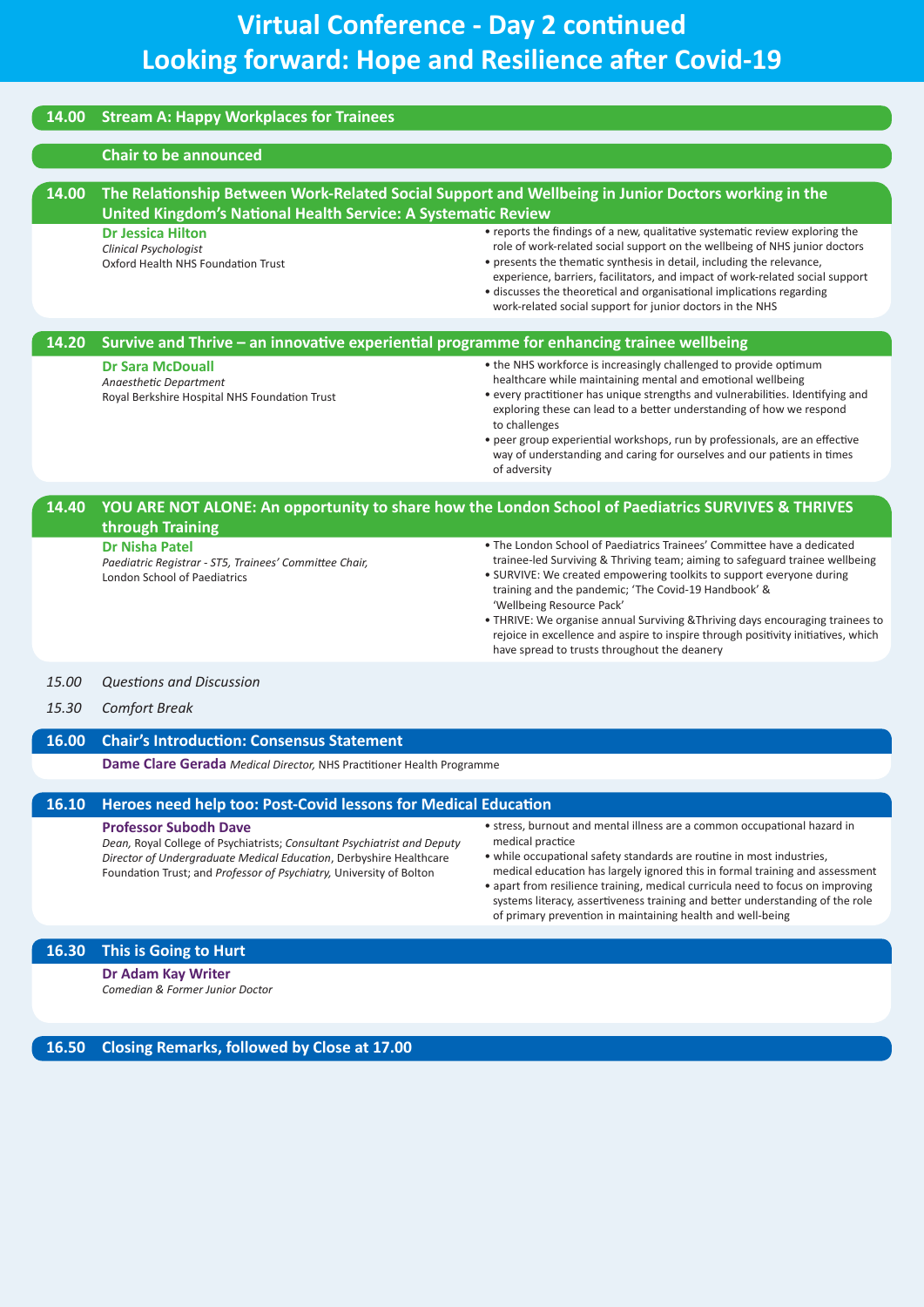**International Practitioner Health Summit 2022 The Wounded Healer: Hope and Healing beyond Covid-19 Conference of Practitioner Health Thursday 17th - Friday 18th March 2022, Hybrid Conference - London**

Conference Registration

| Book online via credit card and<br>> How to book<br>receive a 10% discount*                                                                                                                                               | Post this form to Healthcare Conferences UK<br>www.healthcareconferencesuk.co.uk<br>8 Wilson Drive, Ottershaw, Surrey, KT16 ONT                                                                                           |
|---------------------------------------------------------------------------------------------------------------------------------------------------------------------------------------------------------------------------|---------------------------------------------------------------------------------------------------------------------------------------------------------------------------------------------------------------------------|
| > Your Details (please complete a new form for each delegate. Photocopies are acceptable)                                                                                                                                 | > Payment                                                                                                                                                                                                                 |
| (Please Circle)<br>Dr Mr Mrs Ms                                                                                                                                                                                           | By Cheque A cheque for<br>is enclosed                                                                                                                                                                                     |
| First Name                                                                                                                                                                                                                | Please make Cheques Payable to: Healthcare Conferences UK Ltd.                                                                                                                                                            |
| Surname                                                                                                                                                                                                                   | <b>By Invoice</b> Please send an invoice to                                                                                                                                                                               |
| Job Title                                                                                                                                                                                                                 | Name                                                                                                                                                                                                                      |
| Department                                                                                                                                                                                                                | Organisation                                                                                                                                                                                                              |
| Organisation                                                                                                                                                                                                              | Address                                                                                                                                                                                                                   |
| Address                                                                                                                                                                                                                   |                                                                                                                                                                                                                           |
|                                                                                                                                                                                                                           | Postcode                                                                                                                                                                                                                  |
|                                                                                                                                                                                                                           | <b>PURCHASE ORDER NUMBER</b>                                                                                                                                                                                              |
| Postcode                                                                                                                                                                                                                  | (If Applicable)                                                                                                                                                                                                           |
| Telephone                                                                                                                                                                                                                 | Please note if you are requesting an invoice many NHS organisations now require a Purchase Order<br>Number to be provided. If you do not provide this number this may slow down the processing of this<br>delegate place. |
| Fax                                                                                                                                                                                                                       |                                                                                                                                                                                                                           |
| Email                                                                                                                                                                                                                     | <b>By BACS</b><br>For Payments in £:<br>Sort Code 40-46-22<br>Account No. 21553690                                                                                                                                        |
|                                                                                                                                                                                                                           | Please send your BACS remittance form as confirmation of payment                                                                                                                                                          |
|                                                                                                                                                                                                                           | ■ Your BACS Reference                                                                                                                                                                                                     |
| Please write your address clearly as confirmation will be sent by email, if you<br>prefer confirmation by post please tick this box,<br>Please also ensure you complete your full postal address details for our records. | All sections must<br>By credit card Please debit my Visa/Mastercard/Switch<br>be completed                                                                                                                                |
| Please specify any special dietary or access requirements                                                                                                                                                                 | Cardholder's Name                                                                                                                                                                                                         |
|                                                                                                                                                                                                                           | Card No.                                                                                                                                                                                                                  |
|                                                                                                                                                                                                                           | Valid From<br><b>Expiry Date</b>                                                                                                                                                                                          |
|                                                                                                                                                                                                                           | ISSUE NO. (switch only)                                                                                                                                                                                                   |
| This form must be signed by the delegate or an authorised person<br>before we can accept the booking                                                                                                                      | You will be contacted during the processing of your booking to confirm the payment card security code.                                                                                                                    |
| (By signing this form you are accepting the terms and conditions below)                                                                                                                                                   | (this is the last three digits of the number printed on the back of your card)<br>Signature                                                                                                                               |
| Name                                                                                                                                                                                                                      | Card billing address                                                                                                                                                                                                      |
| Signature                                                                                                                                                                                                                 |                                                                                                                                                                                                                           |
|                                                                                                                                                                                                                           |                                                                                                                                                                                                                           |
| Date                                                                                                                                                                                                                      | <b>Promotional Code</b>                                                                                                                                                                                                   |
| Day 1: Stream Choices - Please tick one option per time session                                                                                                                                                           |                                                                                                                                                                                                                           |
| <b>Stream A</b><br><b>Stream B</b><br>11.30 - 13.00<br>International treatment<br>Experience &                                                                                                                            | <b>Stream C</b><br><b>Workshop</b><br><b>Stream D</b><br><b>Stream E</b><br>Epidemiology of<br>Addiction<br>Long Covid<br>Reflective practice                                                                             |
| models & tesponses<br>healing post Covid-19<br><b>Stream A</b><br><b>Stream B</b>                                                                                                                                         | distress<br><b>Stream C</b><br><b>Stream D</b><br><b>Stream E</b><br><b>Workshop</b>                                                                                                                                      |
| Epidemiology of distress<br>Experience &<br>14.00 - 15.30<br>healing post Covid-19                                                                                                                                        | Impact of Covid-19<br>Innovative treatment<br>Neurodiversity<br>Supporting<br>through video<br>models & responses<br>on care workers                                                                                      |
| Day 2: Stream Choices - Please tick one option per time session                                                                                                                                                           |                                                                                                                                                                                                                           |
| <b>Stream B</b><br><b>Stream A</b><br>Mental health outcomes<br>Techniques for<br>11.30 - 13.00                                                                                                                           | <b>Stream C</b><br><b>Stream D</b><br><b>Stream E</b><br>Workshop<br>Team dynamics and<br>Hope resilience &<br>Supporting trainees with<br>Supporting                                                                     |
| for distressed doctors<br>keeping well<br><b>Stream A</b><br><b>Stream B</b>                                                                                                                                              | examination anxiety<br>team support<br>medical students<br>happy workplaces<br>Stream C<br><b>Stream D</b><br><b>Stream E</b><br><b>Workhop</b>                                                                           |
| Happy workplaces<br>Organisational health<br>14.00 - 15.30<br>for trainees                                                                                                                                                | Wellbeing at work<br>Nightmare on<br>Reflective practice<br>Mindfulness                                                                                                                                                   |
|                                                                                                                                                                                                                           | complaint street                                                                                                                                                                                                          |

**Card payments** 

**HEALTHCARE**<br>CONFERENCES UK

**NHS**<br>Practitioner Health